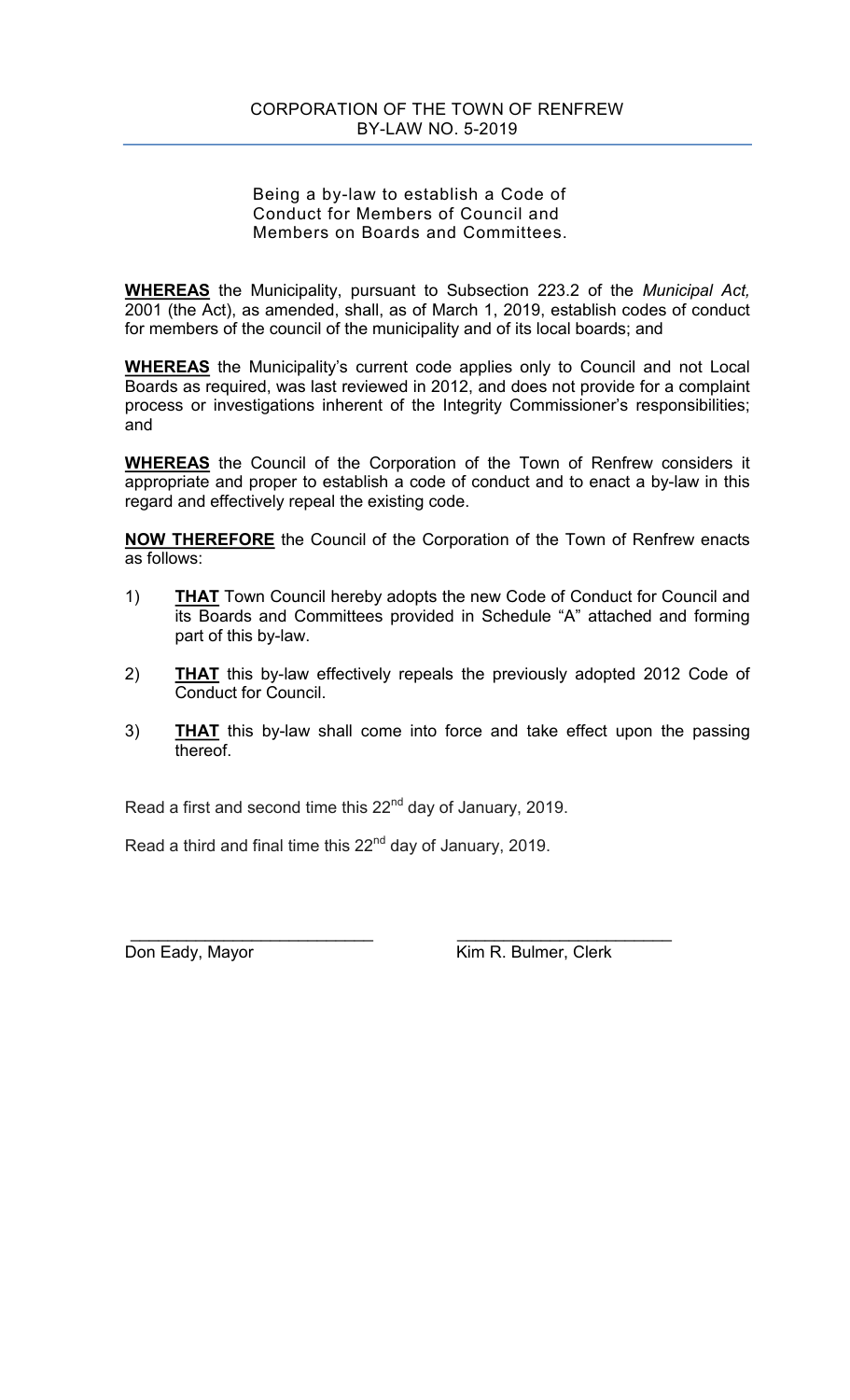

| Policy:                    | <b>Council Code of Conduct</b> |
|----------------------------|--------------------------------|
| <b>Main Contact:</b>       | <b>Clerk</b>                   |
| <b>Last Revision:</b>      | January 2019                   |
| <b>Policy Statement</b>    |                                |
| <b>Purpose</b>             |                                |
| <b>Definitions</b>         |                                |
| <b>Policy Requirements</b> |                                |
| <b>Monitoring</b>          |                                |
| <b>Authority</b>           |                                |
| <b>Contact</b>             |                                |
| <b>Change History</b>      |                                |

## <span id="page-1-0"></span>Policy Statement

The Corporation of the Town of Renfrew is committed to achieving the highest quality of municipal administration and governance by encouraging high standards of conduct on the part of all elected officials and members of its Boards and Committees.

## <span id="page-1-1"></span>Purpose

A code of conduct aims to ensure public trust and confidence in the Municipality's decision making and operations. The public should expect the highest standards of conduct from the members they elect to local government, as well as members serving on Boards and Committees. In turn, adherence to these standards will protect and maintain the Municipality's reputation and the integrity of its decision-making process.

## <span id="page-1-2"></span>**Definitions**

<span id="page-1-3"></span>In this Code of Conduct, the following terms have the meanings set out below:

(a) **"Clerk"** means the Municipal Clerk of the Corporation of the Town of Renfrew who is duly appointed by by-law.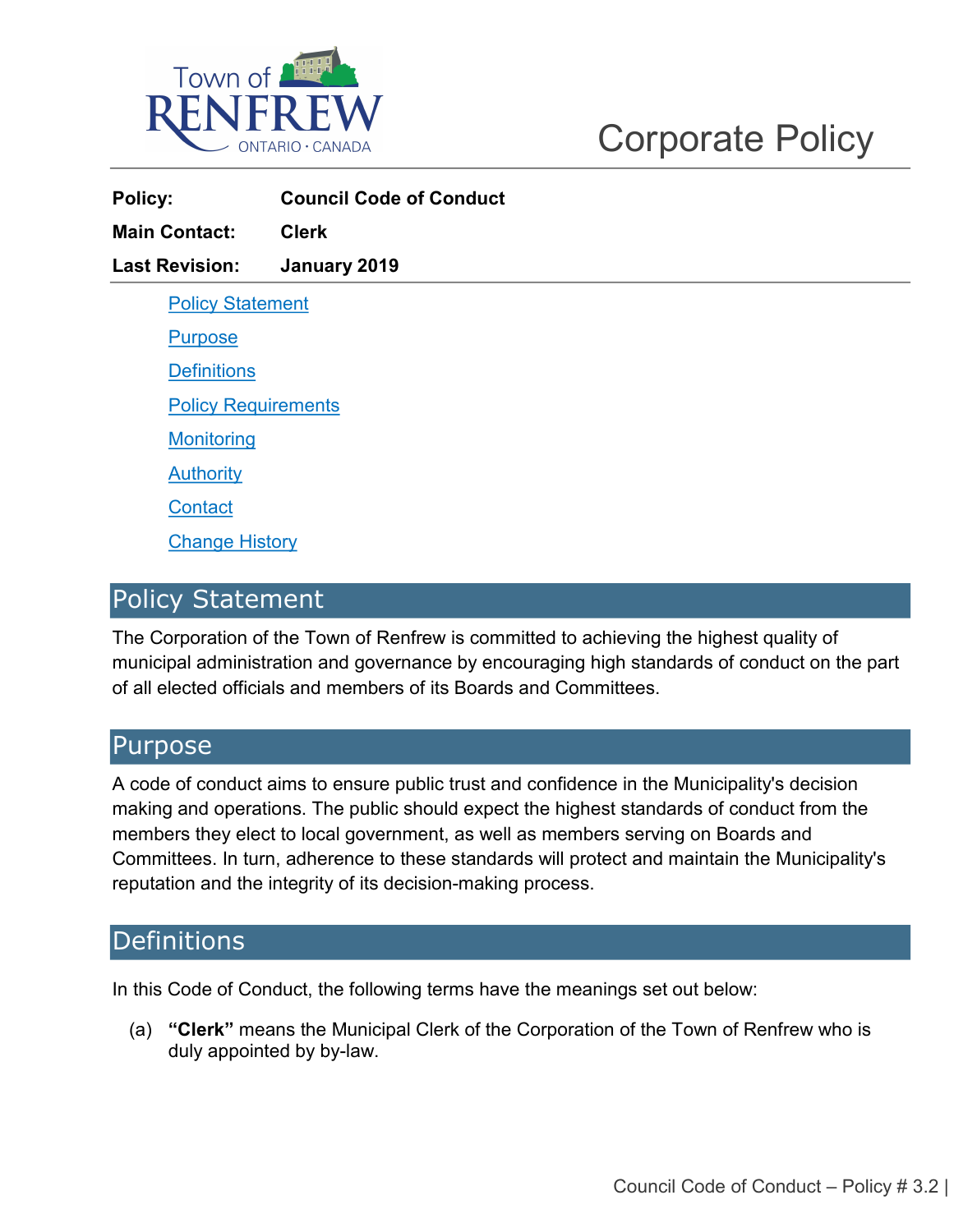

- (b) **"Child"** includes a child born within or outside of marriage and includes an adopted child and a person to whom the Member has demonstrated a settled intention to treat as a child of his or her family.
- (c) **"Closed/In-Camera Meeting"** means any meeting of Council, Committee of the Whole, Standing Committee or Board that is closed to the public in accordance with the *Municipal Act*, 2001.
- (d) **"Confidential Information"** includes information in the possession of, or received in confidence by the Municipality, that the Municipality is prohibited from disclosing, that the Municipality is required to refuse to disclose, or that the Municipality chooses not to disclose, under the *Municipal Freedom of Information and Protection of Privacy Act* (MFIPPA), or other legislation or policy of the Municipality. Without limiting the generality of the foregoing, Confidential Information may consist of written, electronic or verbal information and includes all information concerning matters dealt with at closed meetings, information that is marked as "confidential" or otherwise identified as "confidential", information obtained by the Member by virtue of their position as a Member that is not in the public domain, or information that is otherwise determined to be confidential by the Clerk or as specifically declared by Council.
- (e) **"Council"** means the Council of the Corporation of the **Town of Renfrew**.
- (f) **"Department Head"** means the highest level of management and includes the following positions: Clerk, Treasurer, Director of Development & Works, Director of Parks & Recreation, and Fire Chief.
- (g) **"Ethically"** means behaving in a manner characterized by honesty, fairness and equality in interpersonal relationships and with respect for the dignity and rights of other people.
- (h) **"Family Member"** includes:
	- (1) A Spouse of the Member;
	- (2) A Child of the Member;
	- (3) A Parent of the Member;
	- (4) A Sibling of the Member, whether by birth, marriage or adoption;
	- (5) A Grandchild, grandparent, aunt, uncle, niece or nephew of the Member;
	- (6) A Parent-in-law of the Member; and
	- (7) Any person who lives with the Member on a permanent basis.
- (i) **"Gift"** means any cash or monetary equivalent, commission, fee, object of value, service, hospitality, personal benefit, reward, travel and accommodation, advantage or benefit of any kind or entertainment. A gift does not include remuneration as a Member.
- (j) **"Harassment"** includes, but is not limited to, engaging in a course of vexatious or unwanted comment or conduct that is known or ought reasonably to be known to be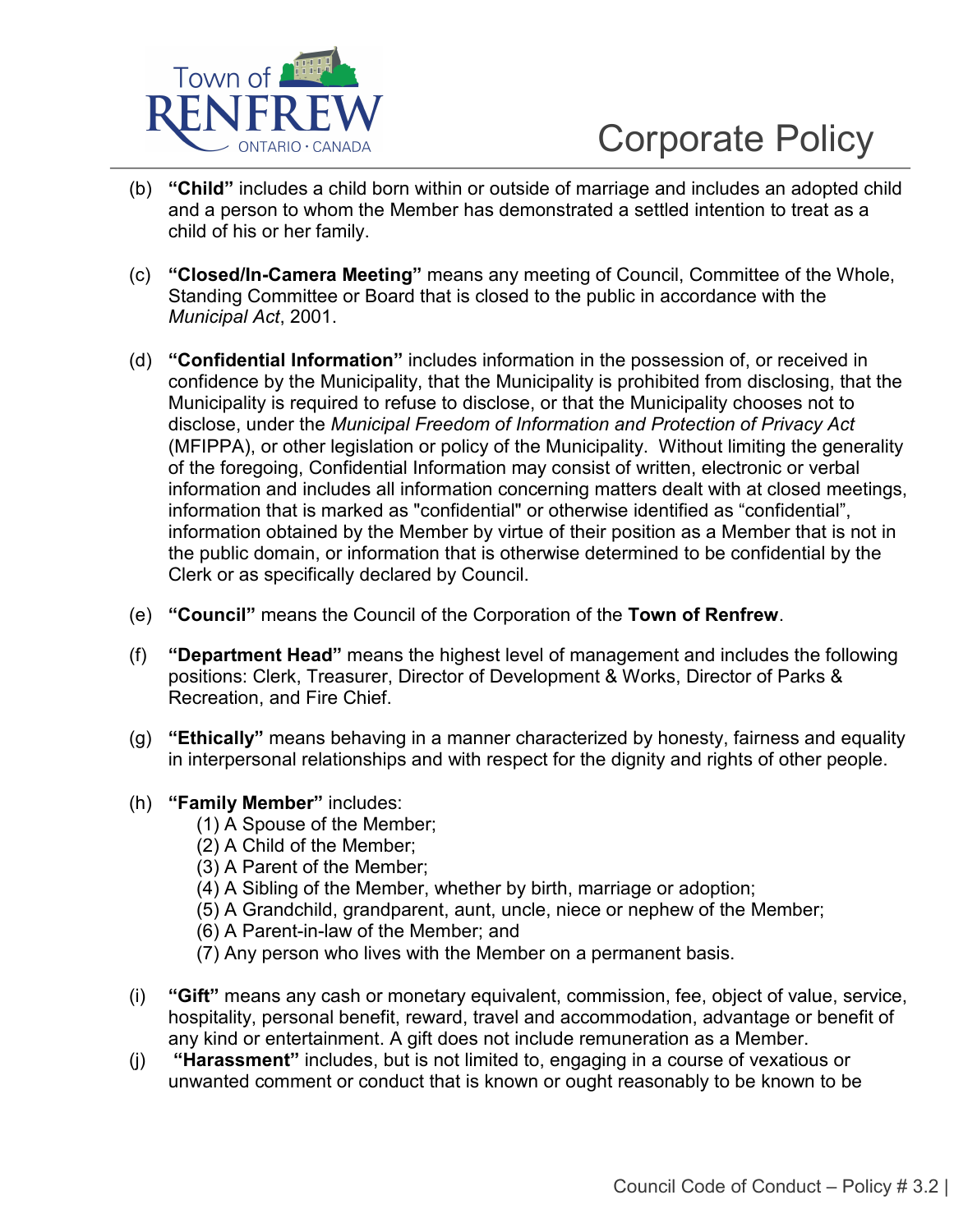

unwanted and includes Sexual Harassment as defined in the *Occupational Health and Safety Act*, as amended from time to time.

- (k) **"Member"** includes an elected member of the Municipal Council including the Head of Council and all members of Boards and Committees of the Municipality.
- (l) **"Municipality"** means the Corporation of the **Town of Renfrew**.
- (m) **"Parent"** includes those persons who demonstrated a settled intention to treat as a child the Member, whether or not the Member is their natural child.
- (n) **"Spouse"** means a person to whom the Member is married or with whom the Member is living in a conjugal relationship outside of marriage.
- (o) **"Staff"** includes anyone employed by the Municipality, including full-time, part-time, temporary, casual or seasonal Staff, contract Staff, students and volunteers (in accordance with the *Municipal Act*, Council Members are not considered employees of the Municipality).

## Policy Requirements

### **1.0 Statutory Provisions Regarding Conduct**

In addition to the Council Code of Conduct, Members are required to comply with existing provincial and federal legislation, including but not limited to:

- (1) Municipal Act, 2001;
- (2) Municipal Conflict of Interest Act;
- (3) Municipal Elections Act, 1996;
- (4) Municipal Freedom of Information and Protection of Privacy Act;
- (5) Provincial Offences Act;
- (6) Ontario Human Rights Code;
- (7) Ontario Occupational Health and Safety Act; and
- (8) Criminal Code of Canada.

### **2.0 Application**

This Code of Conduct applies to all Members of Council. This Code of Conduct also applies equally to all Members of Boards and Committees of the Municipality, whether or not a Member of that Board or Committee is also a Member of Council.

### **3.0 Confidentiality**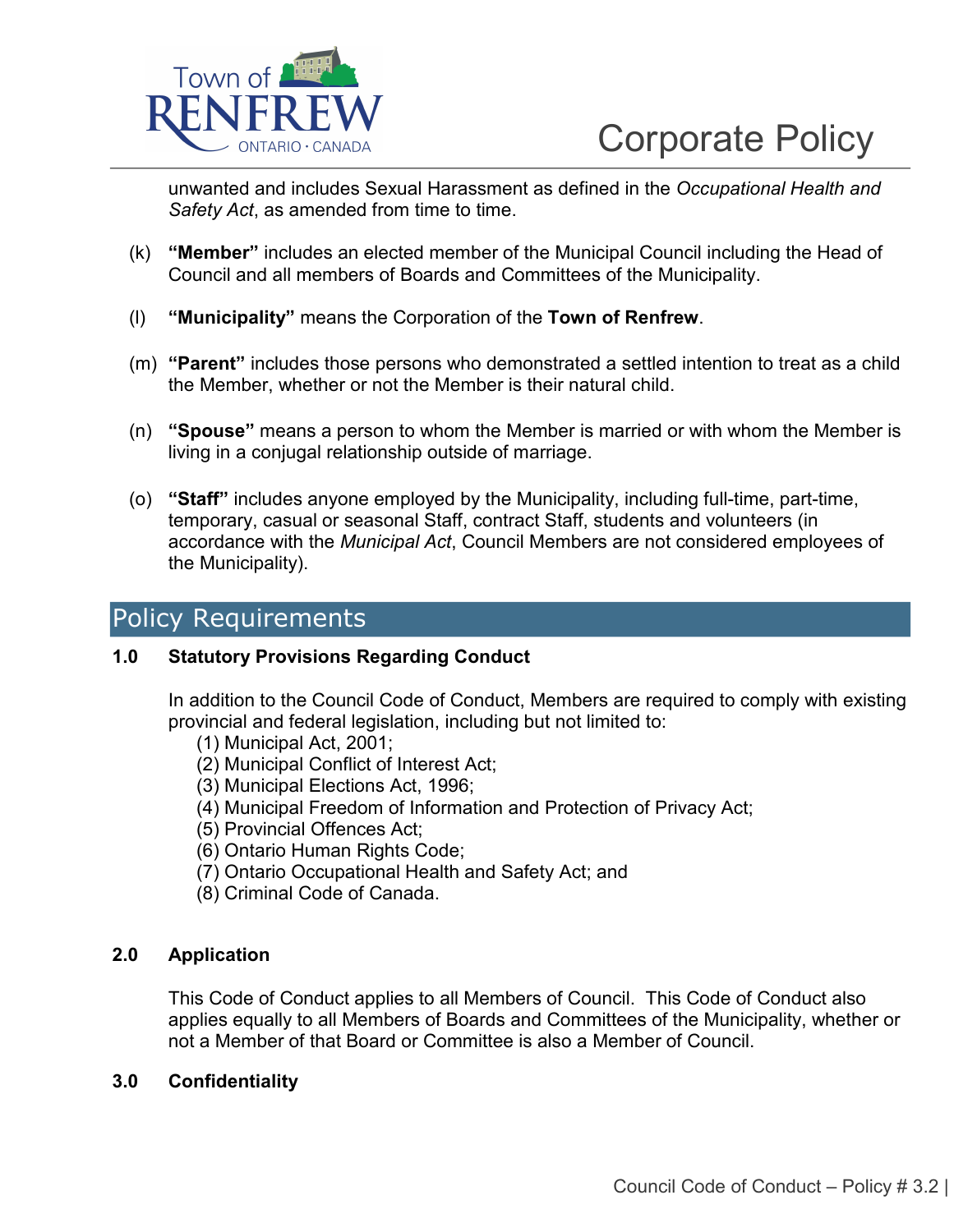

- 3.1 Every Member must hold in strict confidence all Confidential Information acquired as a direct or indirect result of the Member's role with the Municipality. Confidential information shall not be disclosed except when required by law, or when authorized by Council or the Clerk.
- 3.2 Every Member shall keep confidential any information:
	- (a) Disclosed or discussed at a meeting of Council, Committee of the Whole or Committee, Board meeting or part thereof, that was closed to the public; and
	- (b) That is circulated to members of Council that is marked confidential. Any documentation marked confidential shall be kept securely until no longer required in the course of business and shall at that time be destroyed by the member of Council or returned to the office of the Clerk for destruction.
- 3.1 The obligation to keep information confidential applies even if the Member ceases to be a Member for any reason.

### **4.0 General Conduct**

- 4.1 Every Member has the duty and responsibility to treat members of the public, staff and each other in a respectful manner, without abuse, bullying, harassment or intimidation.
- 4.2 A Member shall not use indecent, abusive, or insulting words or expressions toward any other Member, any member of Staff, or any member of the public. A Member shall not speak in a manner that is discriminatory to any individual based on that person's race, ancestry, place of origin, creed, gender, sexual orientation, age, colour, marital status, or disability.
- 4.3 Every Member shall abide by the following principles:
	- a) Members shall at all times act ethically;
	- b) Members shall perform their functions with integrity, accountability and transparency;
	- c) Members shall comply with all applicable legislation, by-laws and Municipal policies, including this Code of Conduct;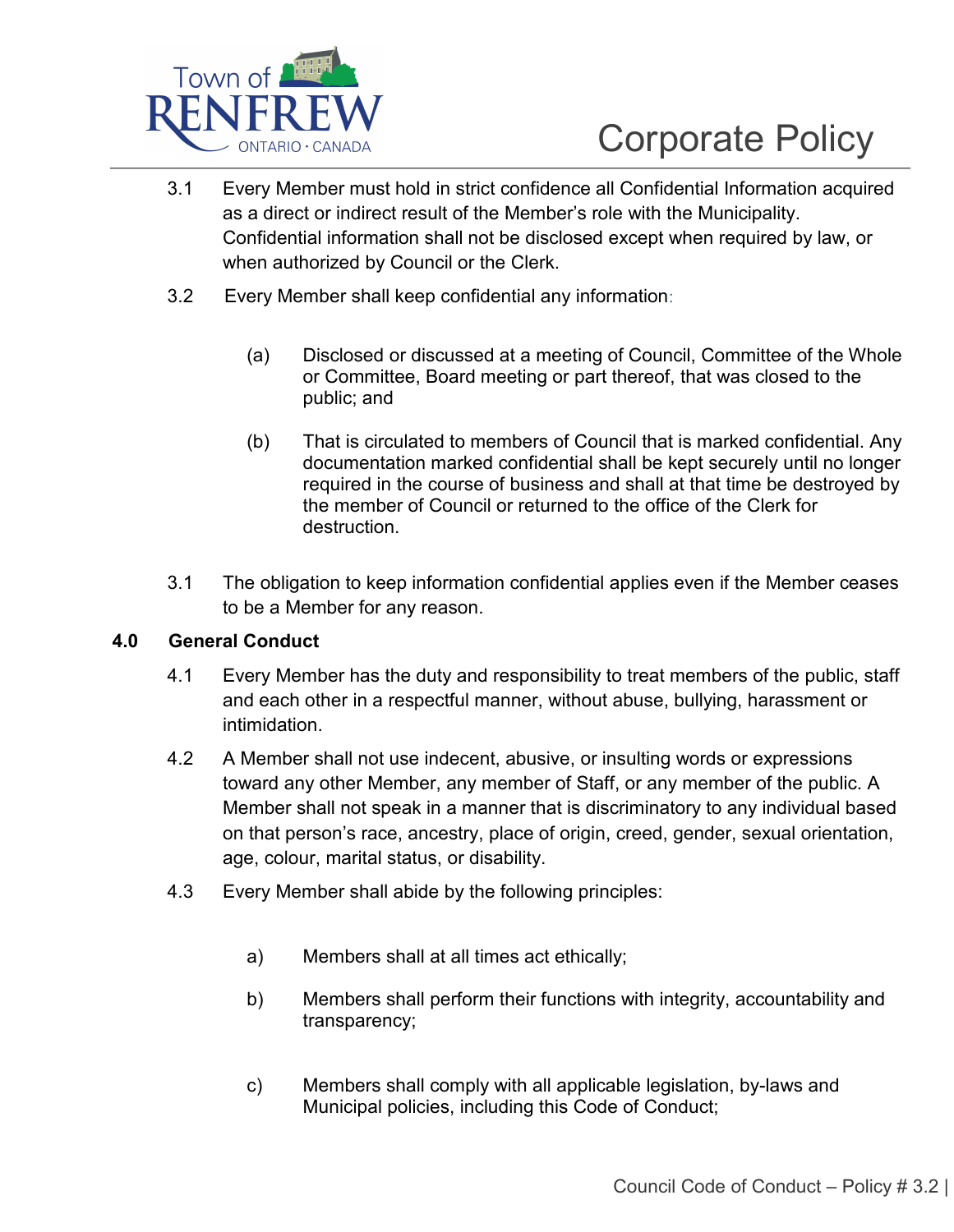

- d) Members acknowledge that the public has a right to open government and transparent decision-making;
- e) Members shall at all times serve the interests of their constituents and the Municipality in a conscientious and diligent manner and shall approach decision-making with an open mind; and
- f) Members shall not extend preferential treatment to any individual or organization.
- g) Members shall not benefit from the use of information acquired or used, and that is not generally available to the public during the course of official duties.

### **5.0 Conduct at Meetings**

Every Member shall conduct themselves with decorum and professionalism at all Council, Committee, Board and other meetings in accordance with the provisions of the applicable Procedure by-law, this Code, and other applicable law.

### **6.0 Conduct at Public Events**

Members may be requested to make public presentations outside of Council, Committee, Board and other meetings or to attend public events as representatives of the Municipality. At any such event, every Member shall conduct themselves with dignity and decorum, in a manner befitting of a representative of the Municipality.

### **7.0 Conflict of Interest**

- 7.1 Members must be familiar with and comply with the *Municipal Conflict of Interest Act*, as amended. It is the responsibility of each Member, not Staff, to determine whether they have a direct or indirect pecuniary interest with respect to matters arising before Council, a Board or Committee. Each Member shall determine whether he or she has a direct or indirect pecuniary interest and shall at all times comply with the Act.
- 7.2 For purposes of this Code, a pecuniary interest, direct or indirect, of a Family Member of the Member shall be deemed to also be the personal/pecuniary interest of the Member. All Members shall declare a conflict of interest where they or their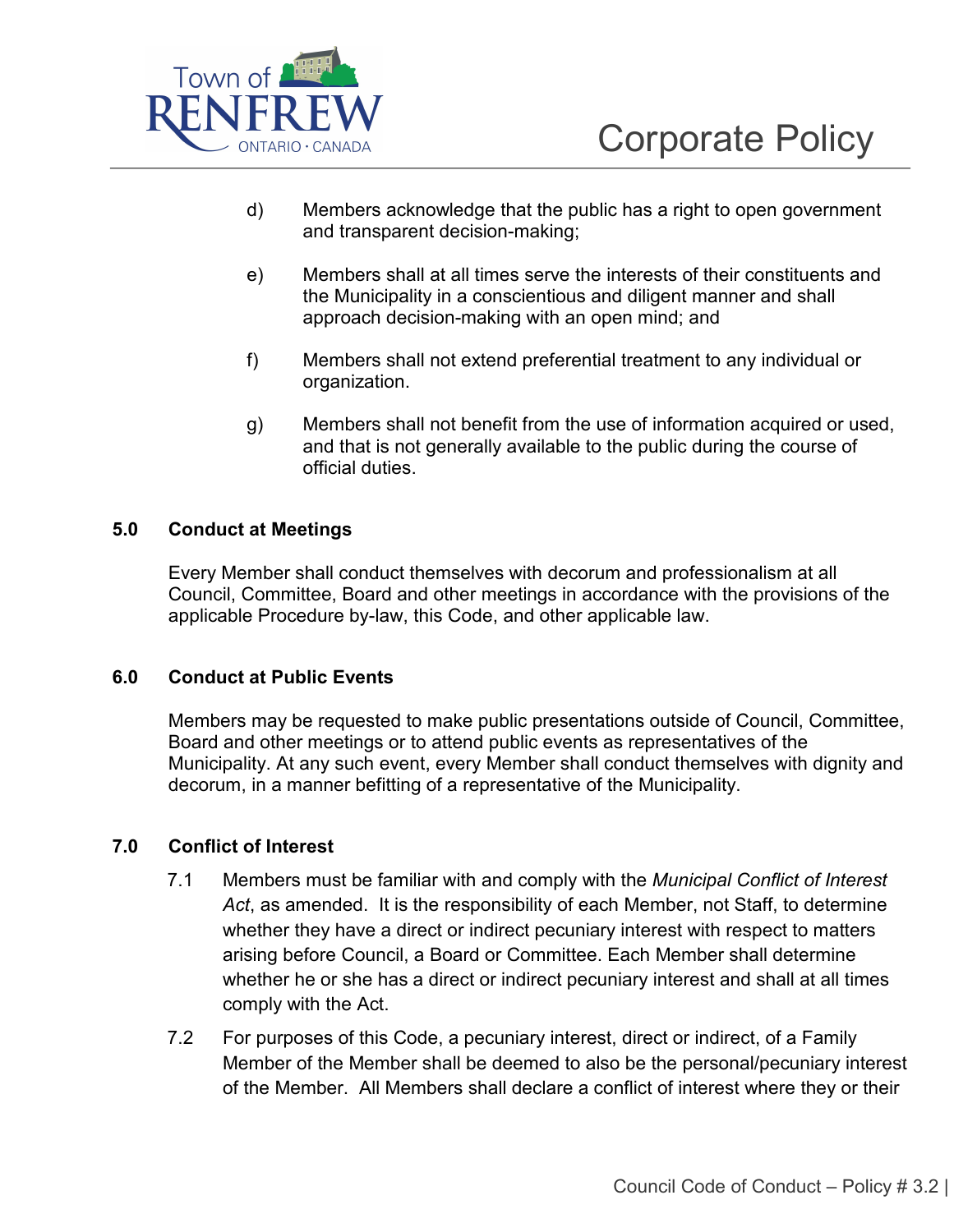

Family Member has a pecuniary interest in a matter and shall take all of the actions prescribed in the *Municipal Conflict of Interest Act* as if the Act applied to that interest.

- 7.3 In addition to pecuniary interests, Members must perform their duties impartially, such that an objective, reasonable observer would conclude that the Member is exercising their duties objectively and without undue influence. Each Member shall govern their actions using the following as a guide:
	- (a) in making decisions, always place the interests of the taxpayers and the Municipality first and, in particular, place those interests before your personal interests and the interests of other Members, staff, friends, business colleagues or Family Members;
	- (b) interpret the phrase "conflict of interest" broadly and with the objective of making decisions impartially and objectively;
	- (c) if there is doubt about whether or not a conflict exists, seek the advice of the Integrity Commissioner or legal counsel;
	- (d) do not make decisions that create an obligation to any other person who will benefit from the decision;
	- (e) do not make decisions or attempt to influence any other person for the purpose of benefitting yourself, other Members, Staff, friends, business colleagues or Family Members, or any organization that might indirectly benefit such individuals; and
	- (f) do not promise or hold out the prospect of future advantage through your influence in return for a direct or indirect personal benefit.
- 7.4 Direct or indirect personal benefits do not include:
	- a) a benefit that is of general application across the Municipality;
	- b) a benefit that affects a Member or his or her Family Members, friends or business colleagues as one of a broad class of persons; or
	- c) the remuneration of Council, a Member or benefits available to Council or **Members**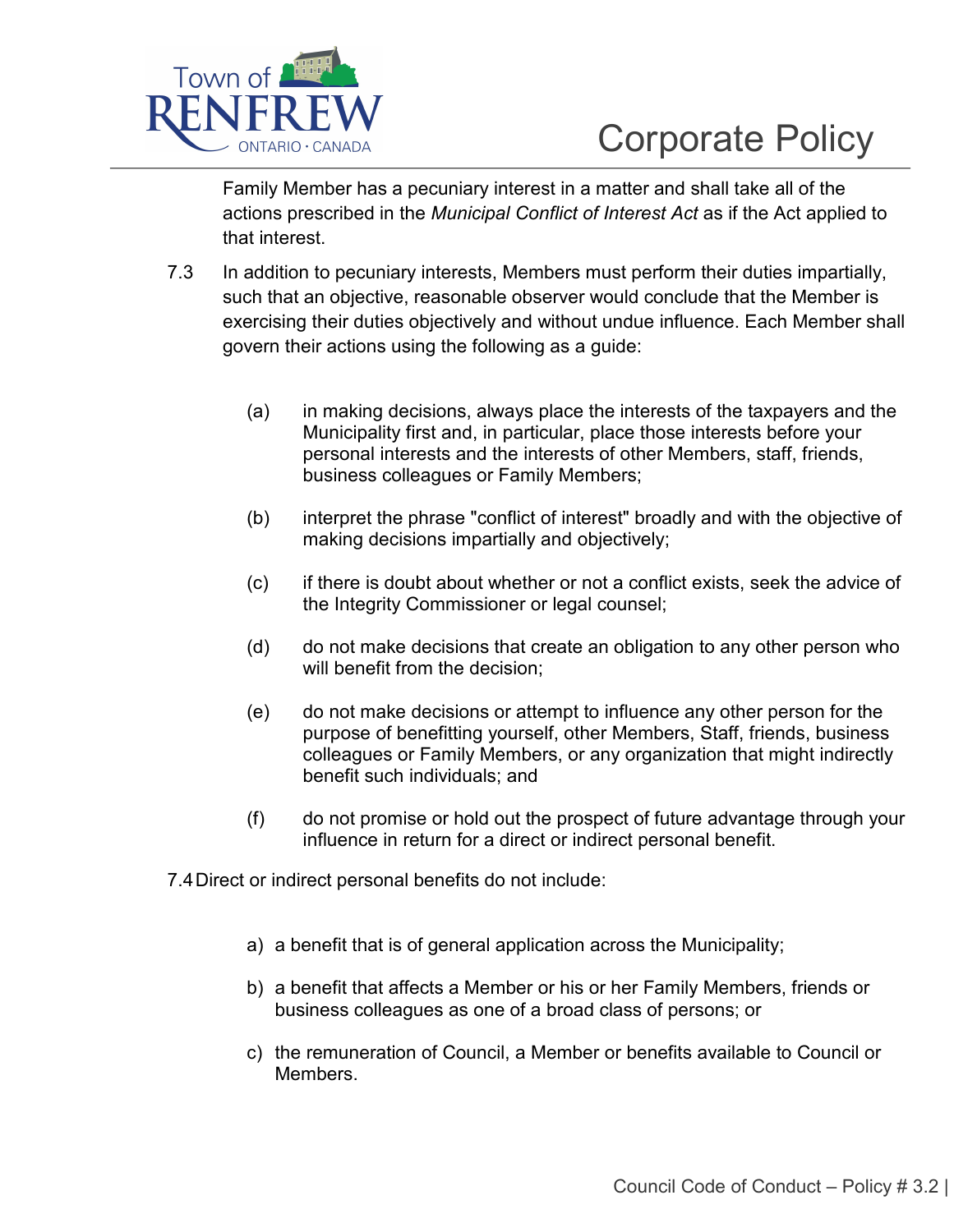

7.5 Every Member has the following obligations:

- a) To make reasonable inquiries when there is reason to believe that a conflict of interest may exist;
- b) To make Council or the Board or Committee aware of the potential conflict of interest and where appropriate declare the interest;
- c) To refuse to participate in the discussion of Council, the Board or Committee and to not vote on the matter or seek to influence the vote of any other Member where a conflict of interest exists;
- d) To refuse to be involved in any way in the matter once the conflict is identified, including without limitation participating in meetings, facilitating meetings or introductions to Staff or Members or providing advice to any person that would materially advance the matter; and
- e) If the matter which creates the conflict of interest is discussed in closed session, the Member may not attend that portion of the closed session where that matter is discussed.

### **8.0 Communications and Media Relations**

- 8.1 Members, when communicating with the public and media, will accurately and adequately communicate the attitudes and decisions of the Council, Board or Committee, even if a Member disagrees with a majority decision, so that there is respect for and integrity in the decision-making process.
- 8.2 Information related to decisions and resolutions of Council, a Board or Committee, as the case may be, will normally be communicated to the community by the Head of Council, the Board or the Committee, as the case may be, or his or her designate.
- 8.3 It is not the intent of this Code of Conduct to restrict the ability of a Member to express a personal opinion on matters of general interest. In such cases, the Member must make it clear that the comment is being made in their capacity as a private citizen, and not as a representative of the Municipality. In no event should a Member express a position that is disrespectful of the decision of the majority of Council, a Board or a Committee.
- 8,4 Any use of social media in any form by a Member constitutes communication with the public that is governed by this section. Members shall identify in any social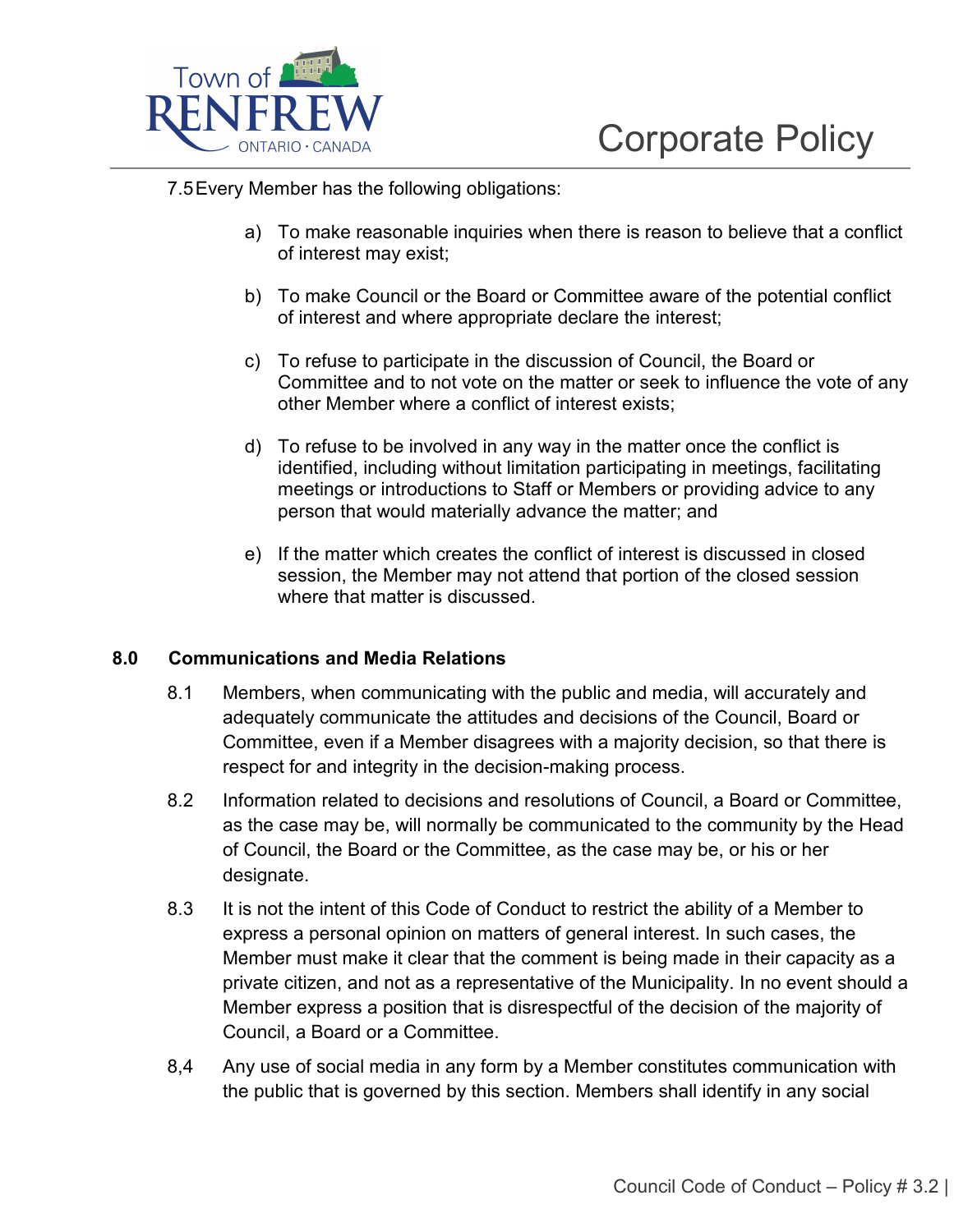

media communication that the views expressed by the Member are the views of that Member personally, and do not represent the views of the Municipality.

8.5 If Council has taken a position in a Local Planning Appeals Tribunal, or other tribunal or court, and instructed the Municipal Solicitor to appear at a hearing in support of such position, no Member who disagrees with such position shall give evidence at such hearing or otherwise work against the will of Council expressed in its direction to the Municipal Solicitor in such matter.

### **9.0 Interaction with Staff**

- 9.1 Over the past number of years, the Municipality has worked diligently at creating a positive working relationship between Members and Staff. To a large degree this has been successful due to a mutual respect for each other's' roles and responsibilities.
- 9.2 Members shall not:
	- a) maliciously or falsely injure the professional or ethical reputation of Staff;
	- b) compel Staff to engage in partisan political activities or be subjected to threats of discrimination for refusing to engage in such activities; or
	- c) use their authority or influence for the purpose of intimidating, threatening, coercing, commanding, or influencing any Staff member with the intent of interfering with Staff duties.
- 9.3 Members shall recognize and respect that many members of Staff are bound by professional associations to a code of ethics and professional conduct and that they provide their reports and recommendations objectively, in the best interests of the Municipality and within the requirements of their profession.
- 9.4 Municipal Council, acting as a body, can dictate that Staff perform such duties as are necessary for the efficient management of the affairs of the community, and/or research such matters as the Council deems necessary. Individual Council members do not have authority to direct Staff. Council shall direct Staff through the Department Heads.
- 9.5 Board and Committee Members do not have the authority to direct Staff, with the limited exception of any Staff member assigned by Council to that Board or Committee. Ultimately, Council retains the discretion to assign, remove and direct Staff who provide assistance to any Board or Committee. Requests for Staff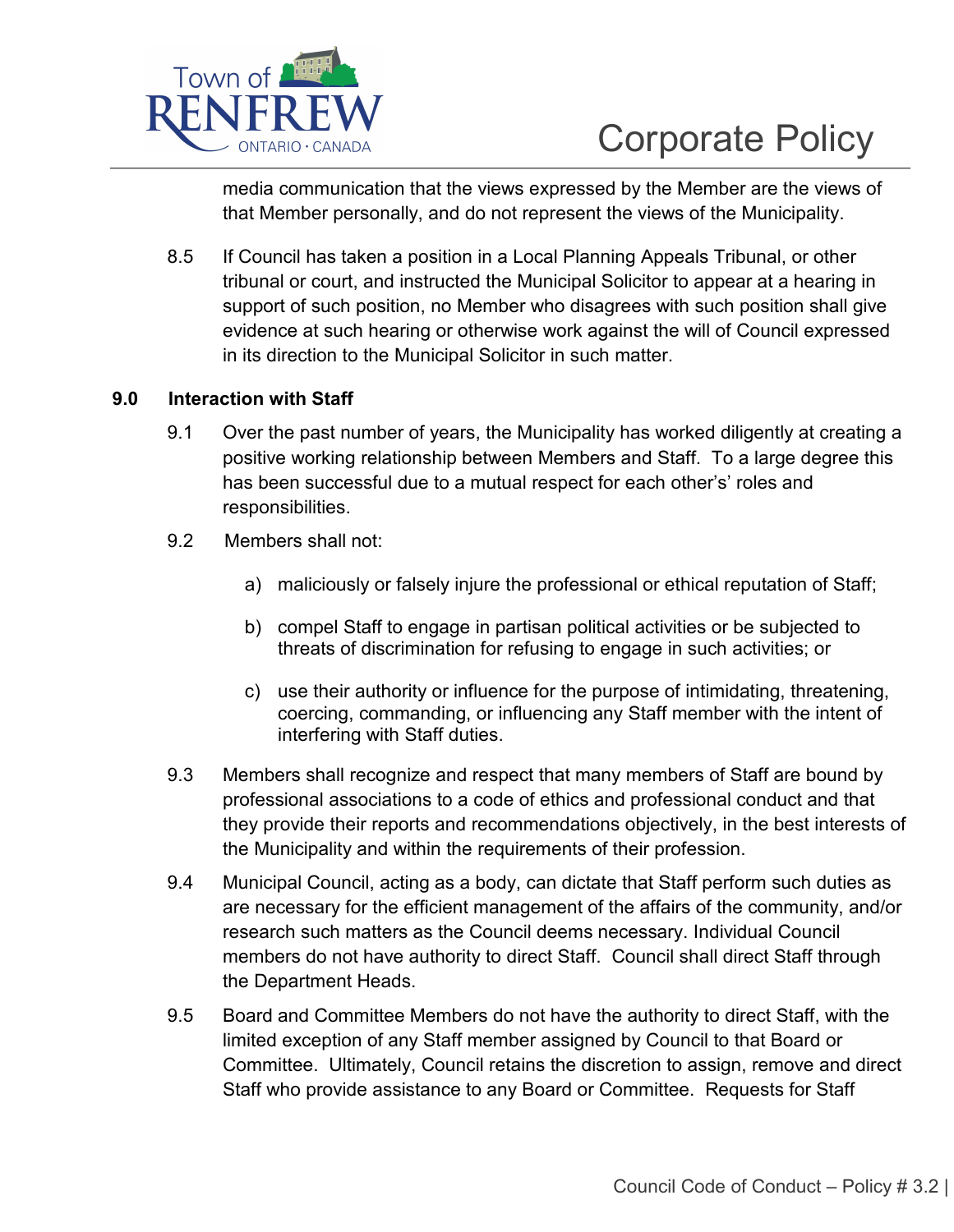

changes shall be directed to the appropriate Department Head who shall make staffing determinations, and consult with Council as necessary.

- 9.6 The role of the Department Heads is to direct the day to day management of the Municipality and assign duties to the Staff placed under their supervision. To encourage the efficient management of the Municipality, individual Members must be cognizant of that fact and are advised of the following:
	- a) Members will respect and adhere to the Policies set by Council, and will under no circumstances take it upon themselves, individually, to circumvent established Policies.
	- b) Council, as a body, and Members, as individuals, will liaise with the Department Heads, or Supervisors only. This requirement is not designed to interfere with the normal flow of information with those Staff members who have been assigned the responsibility of providing information to Members such as meeting times, copies of documents, information on standard operating procedures, etc.
	- c) Questions or issues surrounding operational concerns or complaints should be directed to the Department Head.
	- d) Members who still have concerns about operational issues after addressing them with the Department Head should raise these concerns at the appropriate Committee.
	- e) Should information be required by individual Members, a request must be made to the appropriate Department Head who will then decide which Staff member will obtain the data. In the extended absence of a Department Head, or in the case of an urgent matter where the Department Head is not available, inquiries should be directed through the appropriate Supervisor, with a copy of the request to the Department Head.
	- f) Members should respect the fact that Staff are busy and should not engage them in conversations, emails or phone calls that may take an excessive amount of time or otherwise divert Staff from their duties.

### **10. Use of Municipal Property**

10.1 No Member shall for personal purposes or profit, use or permit the use of any Municipal property, equipment, services, or supplies other than for purposes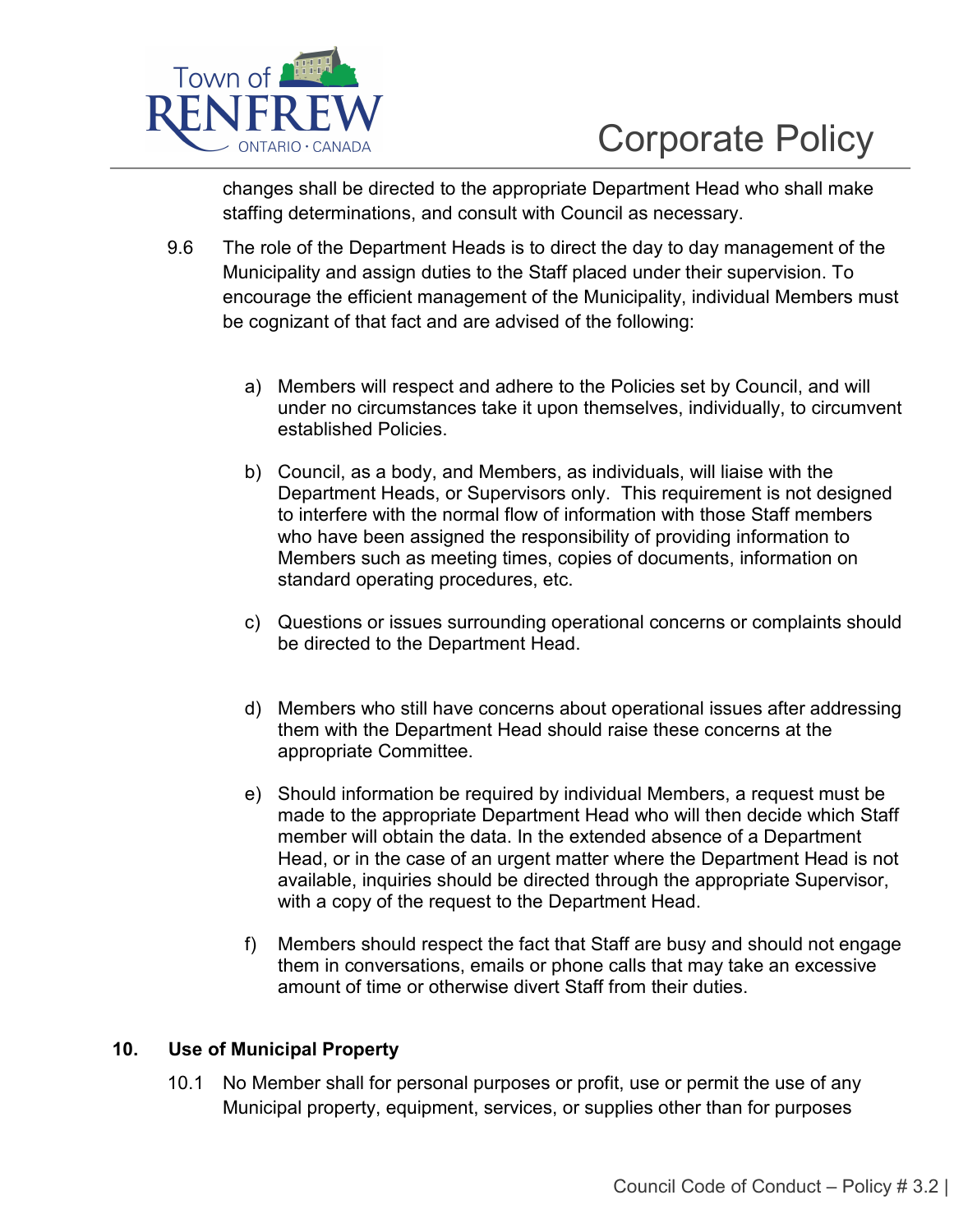

connected with the discharge of Municipal duties or associated community activities of which Council has been advised, unless the use is reasonable and incidental personal use of equipment such as computers, fax machines, cell phones, etc., where the Municipality incurs no additional costs relating to such use, and the use is of limited duration and frequency.

- 10.2 This policy does not apply to the use of Municipal property and facilities where such use is universally known to be available to other residents upon request and on equal terms.
- 10.3 No Member shall obtain financial gain from the use of Municipally developed intellectual property, computer programs, technological innovations or other patentable items, while an elected official or thereafter. All such property remains the exclusive property of the Municipality.
- 10.4 Municipal property and resources, including facilities, purchasing provisions, equipment, supplies, Staff and services will not be used for any election campaign activities, before or after Nomination Day.
- 10.5 Members will not undertake campaign-related activities on municipal property unless permitted by the Returning Officer or their designate.
- 10.6 Members will not use the services of Staff for election-related purposes during hours in which those persons receive compensation from the Municipality. For purposes only of this provision, Staff shall include any person under contract with the Municipality or receiving remuneration from the Municipality for any service.

## **11. Expenses**

- 11.1 Members are required to adhere to any relevant policies, procedures and guidelines with respect to any expenses included in the budget (such as, but not limited to: mileage reimbursement, conference and seminar attendance, and corporate promotional products).
- 11.2 Falsifying of receipts or signatures by a Member is a serious breach of this Code of Conduct and the Criminal Code of Canada and could lead to prosecution.

### **12. Gifts and Hospitality and Other Benefits**

12.1 The objective of these policies is to ensure that Members make council decisions based on impartial and objective assessments of each situation, free from the influence of Gifts.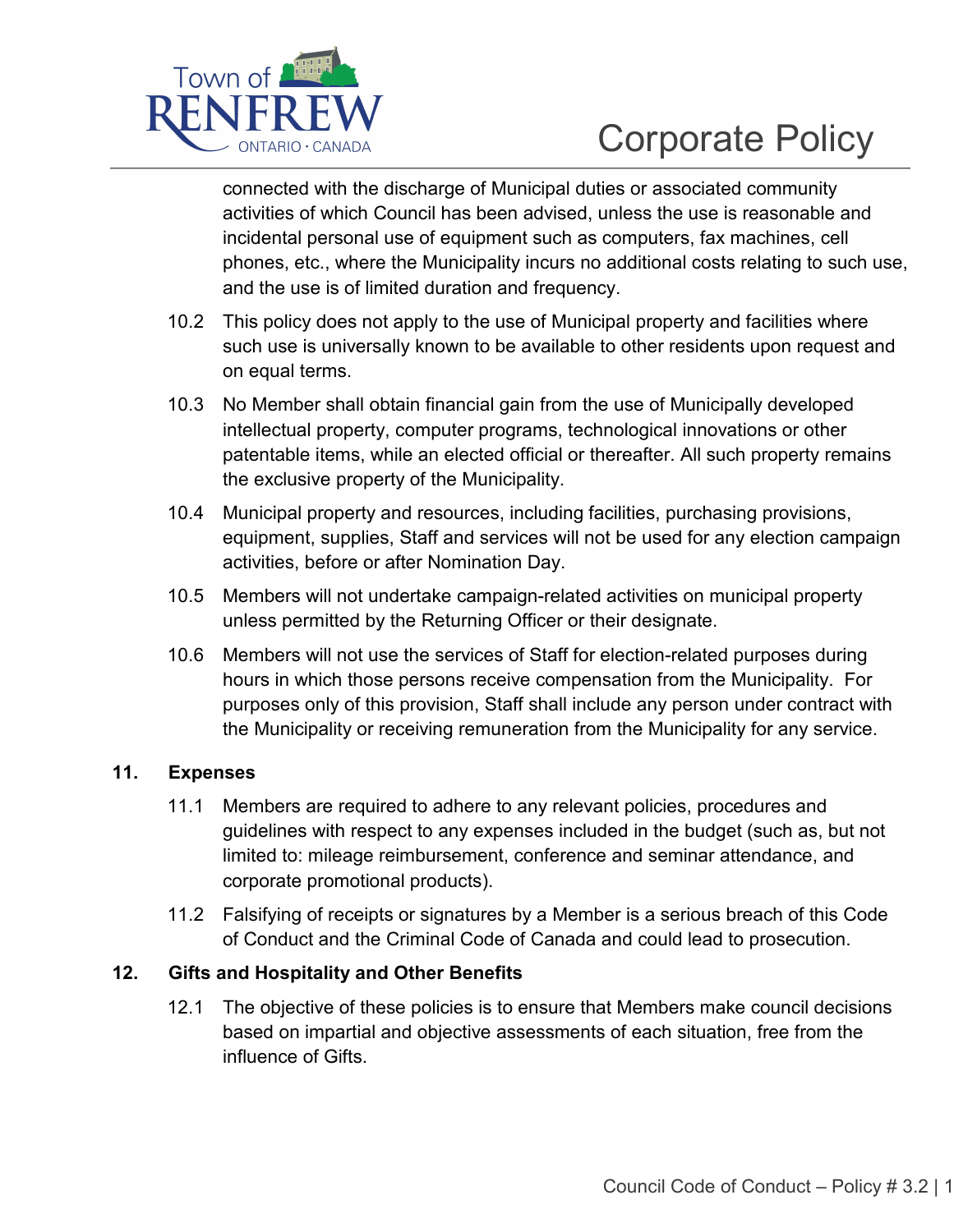

- 12.2 Any stipend paid to a Member is intended to fully remunerate the Members for service to the Municipality.
- 12.3 Members are prohibited from soliciting, accepting, offering or agreeing to accept any Gifts, personally or through a Family Member or associate (business or otherwise), that is connected directly or indirectly with the performance of duties of office or could reasonably be construed as being given in anticipation of future, or recognition of past, special consideration by the Member.
- 12.4 The above policy does not preclude Members from accepting:
	- a) Token gifts, souvenirs, mementoes or hospitality received in recognition for service on a committee, for speaking at an event or for representing the Municipality at an event;
	- b) Political contributions that are otherwise offered accepted and reported in accordance with applicable law.
	- c) Food and beverages at meetings, banquets, receptions, ceremonies or similar events.
	- d) Food, lodging, transportation, entertainment provided by other levels of governments, by other local governments or by local government boards or commissions;
	- e) A stipend from a board or commission that the Member serves on as a result of an appointment by Council;
	- f) Reimbursement of reasonable expenses incurred in the performance of office;
	- g) Reimbursement of reasonable expenses incurred and honorariums received in the performance of activities connected with municipal associations;
	- h) Gifts of a nominal value that are received as an incident of protocol or social obligation that normally and reasonably accompany the responsibility of the office.
	- i) Services provided without compensation by persons volunteering their time for election campaign, provided the services are properly valued in accordance with the Municipal Elections Act.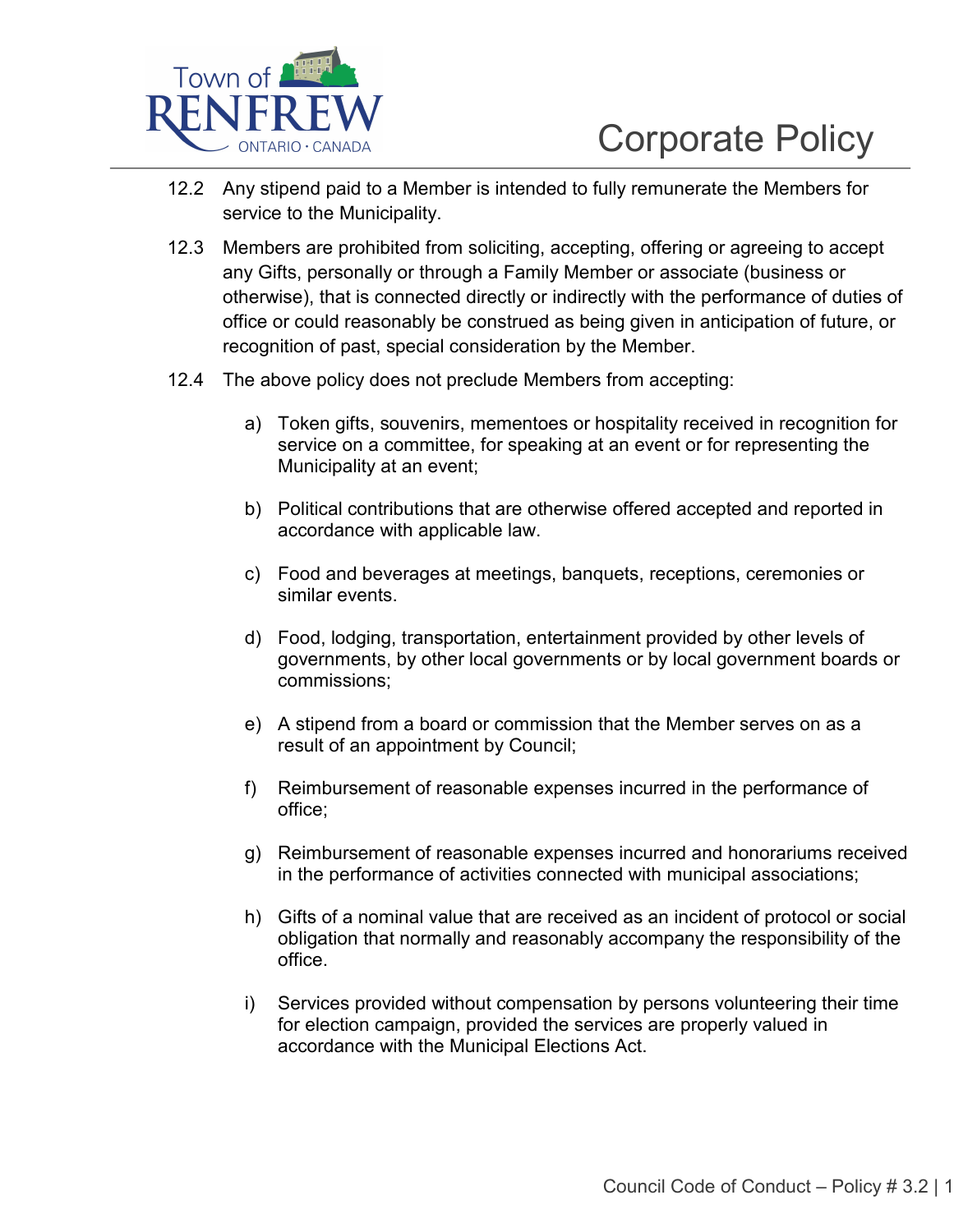

12.5 Where it is not possible to decline unauthorized Gifts, Members shall report the matter to the Clerk. The Gift shall become the property of the Municipality and the Clerk may require that the Gift be retained by the Municipality or be disposed of for charitable purposes in the Clerk's sole discretion.

### **13. Advice and Opinions**

- 13.1 Members may request advice or opinions from the Integrity Commissioner with respect to:
	- a) The obligations of the Member under the *Municipal Conflict of Interest Act*;
	- b) The obligations of the Member under this Code; and
	- c) The obligations of the Member under a procedure, rule or policy of the Municipality governing the ethical behavior of the Member.
- 13.2 Every request for advice or opinion shall be submitted in writing to the Clerk, who shall forward the request to the Integrity Commissioner for a response. Where the request is confidential, the request may be made directly to the Integrity Commissioner, who shall advise the Clerk that a request has been made, but not disclose the nature thereof.
- 13.3 The Integrity Commissioner shall not provide to any Member any advice or opinion with respect to the obligations of another Member.
- 13.4 Members shall be mindful of the cost to the Municipality to obtain the advice or opinion of the Integrity Commissioner and shall not abuse this entitlement.
- 13.5 The advice and opinions received by any Member are personal to the Member and are considered confidential. No opinion or advice may be shared by the Integrity Commissioner without the written permission of the Member who requested the opinion or advice. The Member may grant permission to share part of an opinion or advice, but in circumstances where the member shares only a portion of an opinion or advice the Integrity Commissioner may release all or a part of the opinion or advice without the consent of the Member.
- 13.6 Council may require any Member to undertake training with the Integrity Commissioner where Council determines that the Member has requested opinions and advice more frequently than is reasonable in the circumstances. The nature of the training will be to better explain the Member's obligations under this Code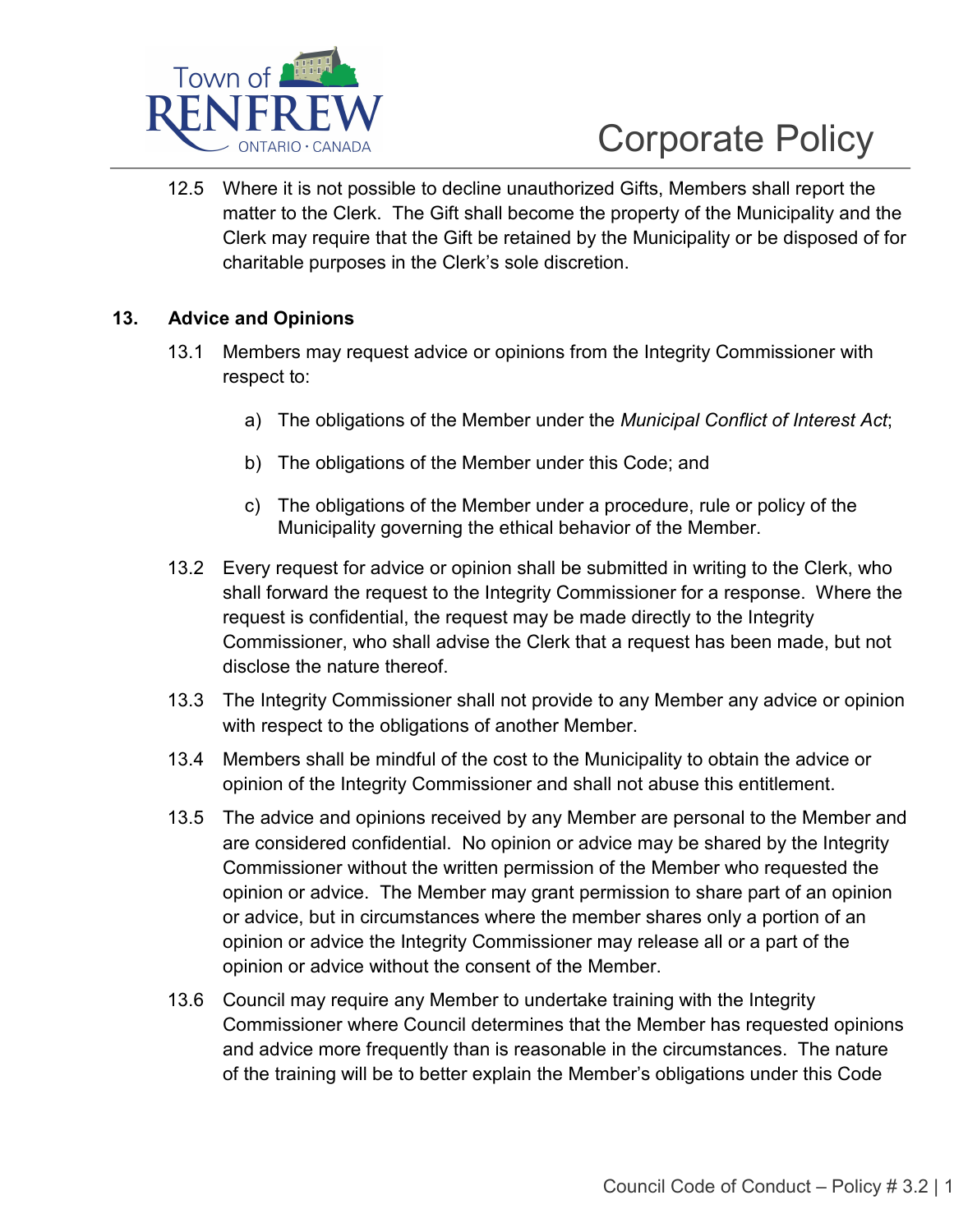

and the *Municipal Conflict of Interest Act* to better enable the Member to govern his or her conduct without seeking advice unnecessarily.

## **14. Role of the Integrity Commissioner**

- 14.1 The Integrity Commissioner shall be appointed through by-law of the Municipality.
- 14.2 The Integrity Commissioner shall operate independently of Council in accordance with all of the authority and powers granted by the *Municipal Act*.
- 14.3 The Integrity Commissioner may delegate his or her duties and powers to any person, other than a Member. The delegation shall be in writing, shall be disclosed to the Clerk and shall set out the precise delegation, including the duration of the delegation.
- 14.4 Any delegation shall be at the sole discretion of the Integrity Commissioner, provided that the delegate is qualified and capable of independently undertaking the work.
- 14.5 The Integrity Commissioner shall make an assessment prior to undertaking any investigation as to whether the complaint gives rise to the need for another entity to undertake an investigation. In those circumstances where the allegations disclose a potential *Criminal Code* offence or the breach of other legislation (other than the *Municipal Conflict of Interest Act*), the Integrity Commissioner shall refer the investigation to the appropriate entity and shall not conduct his or her own investigation unless the entity determines that no investigation is required.
- 14.6 The Integrity Commissioner shall prepare and submit to Council an Annual Report that shall include at a minimum:
	- a) A break-down of costs incurred for the following categories of work performed (advice/investigations/dispute resolution/training);
	- b) A summary of the nature of requests made and the resolution of the matters, without providing any confidential information in the Report; and
	- c) Any recommendations for improvements to this Code or processes or any procedure, rule or policy of the Municipality governing the ethical behavior of the Member.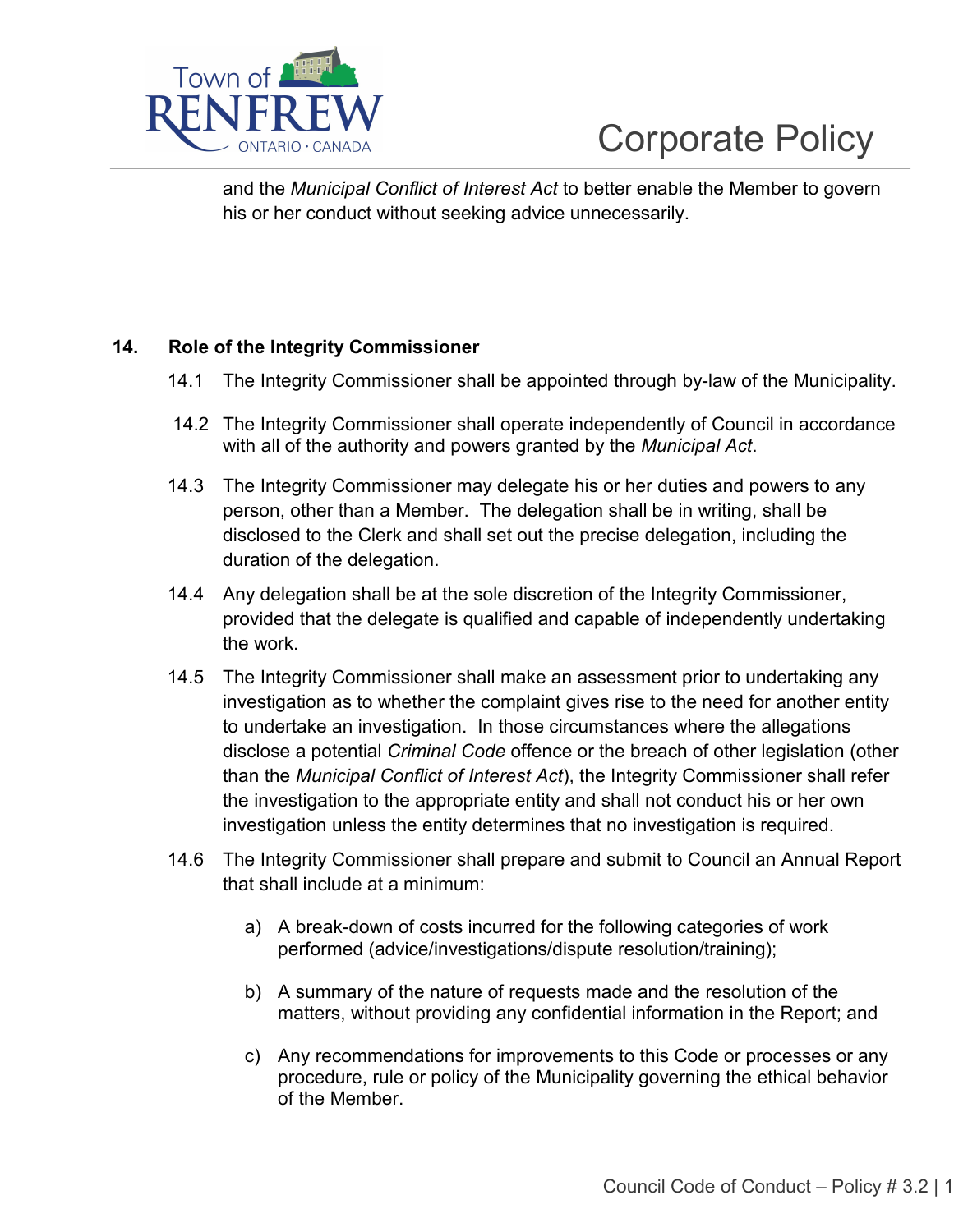

### **15. Enforcement and Sanctions**

- 15.1 Any breach of this Code may be investigated by the Integrity Commissioner in accordance with this Code and Council shall determine whether to impose any penalty or sanction on a Member found to have breached any provision of this Code.
- 15.2 Every Member has an obligation to cooperate with any investigation.
- 15.3 The *Municipal Act* authorizes Council to impose one or more of the penalties listed below, if so desired, on a Member that has contravened this Code of Conduct:
	- a) A reprimand; or
	- b) Suspension of the remuneration paid to the Member in respect to his or her services as a Member of Council, Local Board or Committee, as the case may be, for a period of up to 90 days.
- 15.4 The Integrity Commissioner may also recommend that Council impose one of the following sanctions:
	- a) Written and/or verbal public apology;
	- b) Return of property or reimbursement of its value or of monies spent;
	- c) Removal from membership of any Committee or Board;
	- d) Removal as chair of a Committee or Board; and
	- e) Other sanctions that are reasonably connected to the breach of this Code of Conduct and which the Integrity Commissioner believes in his or her sole discretion are necessary to modify the behavior of the Member.

### **16. No Reprisal or Obstruction in the Enforcement of the Code**

Every Member must respect the integrity of this Code of Conduct and inquiries and investigations conducted under it, and shall co-operate in every way possible in securing compliance with its application and enforcement. Any reprisal or threat of reprisal against a complainant or any other person for providing relevant information to the Integrity Commissioner or any other person is prohibited. It is also a violation of this Code of Conduct to obstruct the Integrity Commissioner in the carrying out of any of his or her responsibilities, including without limitation destroying relevant communications.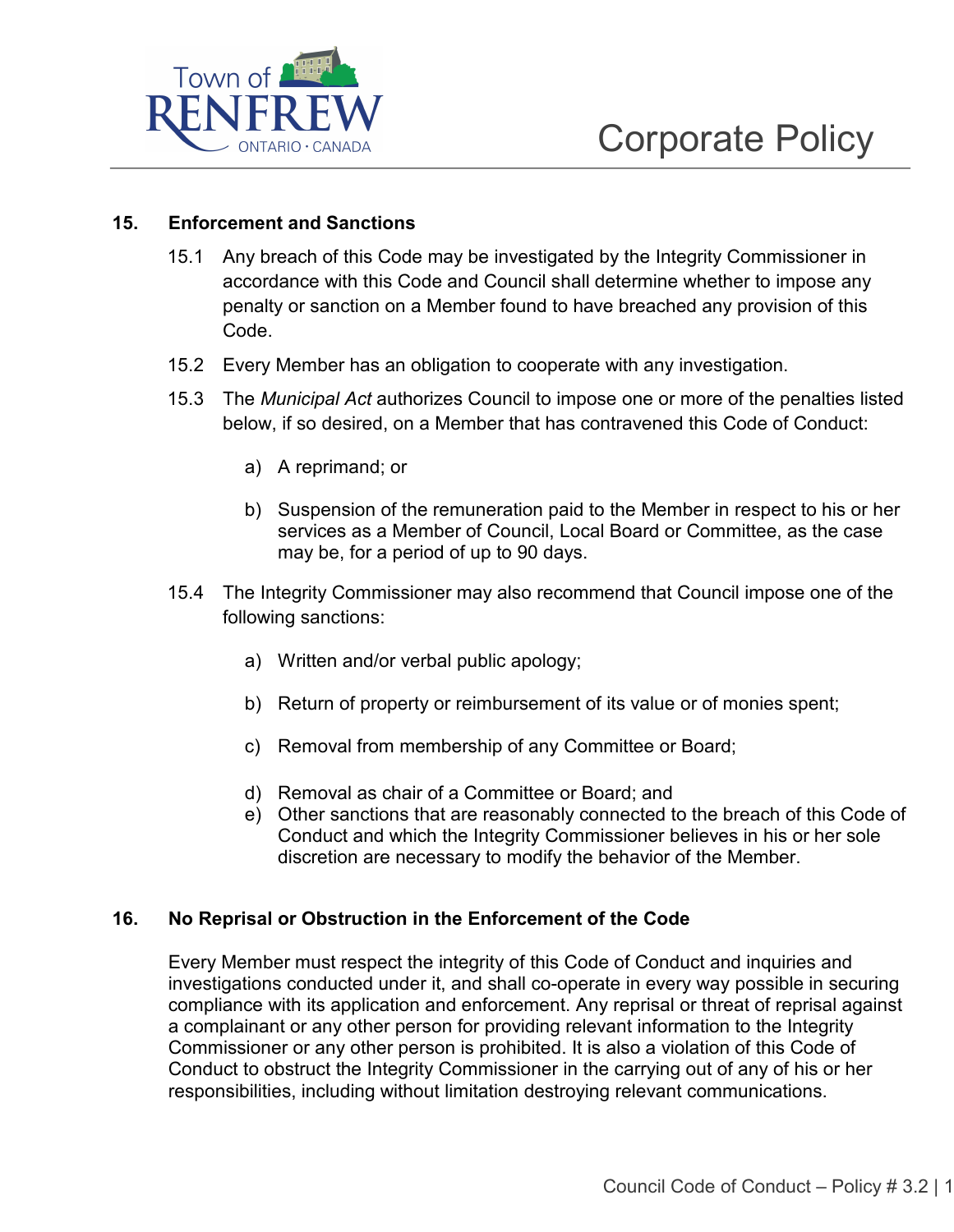

## <span id="page-15-0"></span>Monitoring

## <span id="page-15-1"></span>**Complaint Protocol**

Any person who has reasonable grounds to believe that a Member has breached this Code may proceed with a complaint and request an investigation. Complaints must be submitted within ninety (90) days after the alleged violation occurred or the alleged violation came to the attention of the complainant. No complaint may be filed under any circumstances where the alleged violation occurred more than six (6) months prior to the complaint being filed. **Appendix**  I outlines the informal and formal complaint procedure that shall be followed. **Appendix II** and **Appendix** III are the Forms of Complaint as established by the Clerk.

## Authority

The Town is authorized, pursuant to Subsection 223.3 of the *Municipal Act, 2001*, as amended, to appoint an integrity commissioner who has the function to investigate in an independent and confidential manner, a complaint made to him or her by any person, as to whether a member of council or a member of a local board has complied with the Code of Conduct or other ethicsrelated policies, rules or procedures, and to report on the investigation. Effective March 2019, Subsection 223.2(1) requires a municipality to establish codes of conduct for members of the council of the municipality and of its local boards. Ontario Regulation 55/18 prescribes the matters to be covered in a code of conduct.

**Appendix IV** is the attestation to be provided by each Member of Council or Board/Committee Member.

## <span id="page-15-2"></span>Contact

Kim R. Bulmer Clerk Telephone: 613-432-4848, x105 Email: [kbulmer@renfrew.ca](mailto:kbulmer@renfrew.ca)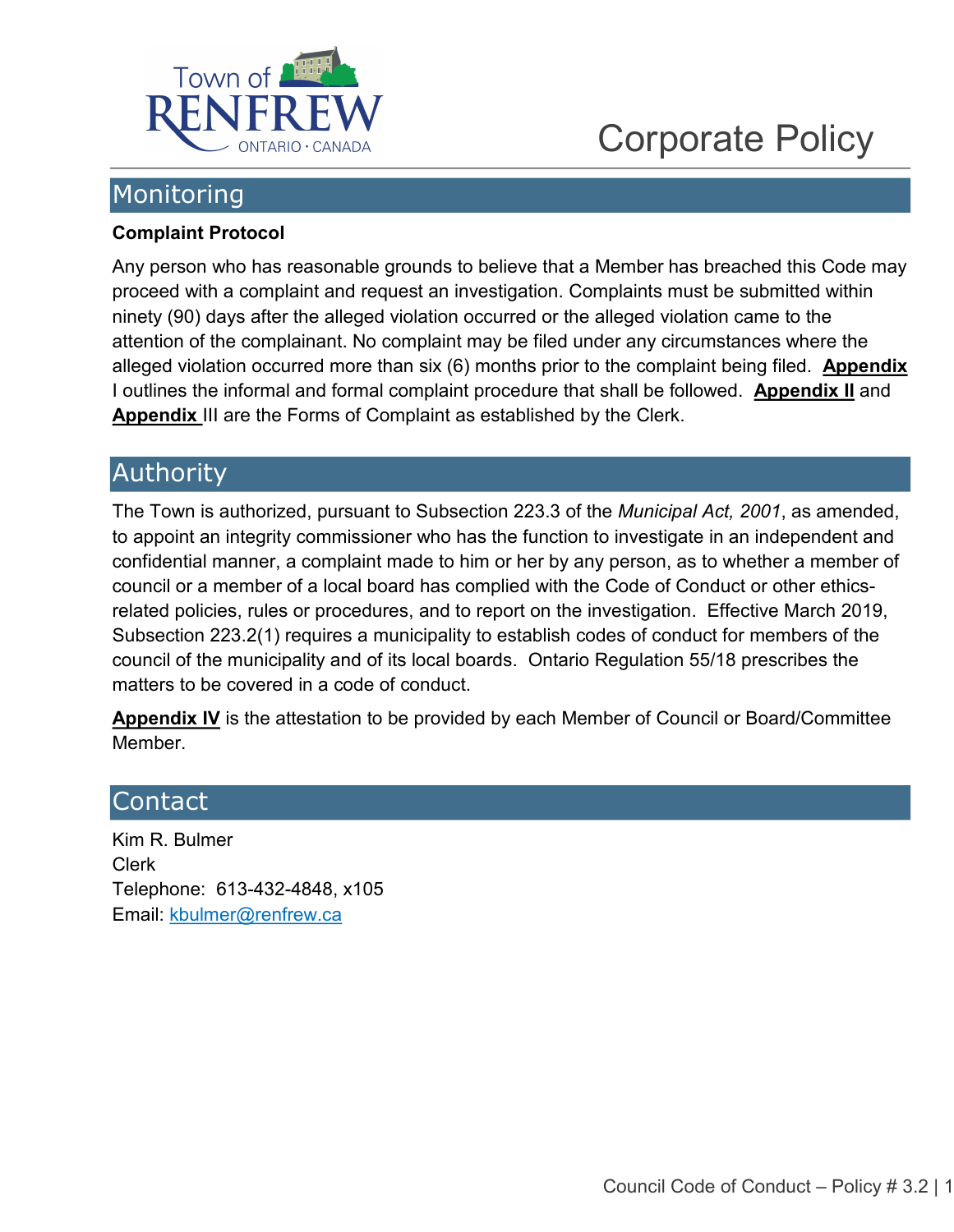

## <span id="page-16-0"></span>Change History

| <b>Policy Name</b>             | <b>Effective Date</b> | <b>Significant Changes</b> | By-law No. |
|--------------------------------|-----------------------|----------------------------|------------|
| <b>Council Code of Conduct</b> | January 1, 2019       | New Code                   | 5-2019     |
|                                |                       |                            |            |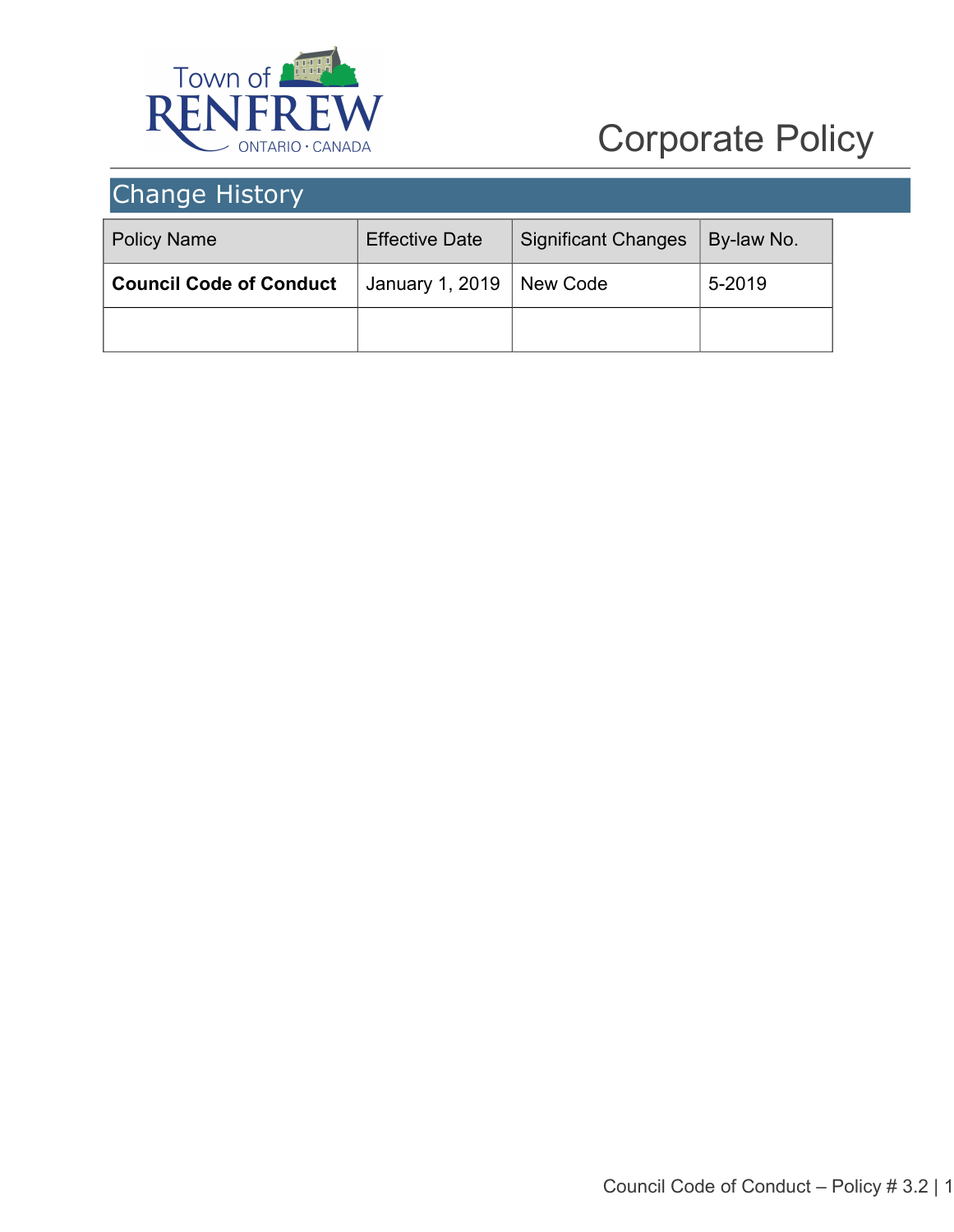

## **APPENDIX I**

### **COMPLAINT PROTOCOL**

### **Part A: Informal Complaint Procedure**

#### **Informal Complaints**

- 1. Informal complaints can be addressed by any person who believes that the activity of a Member has breached this Code of Conduct or the *Municipal Conflict of Interest Act*, but the person does not want to initiate a formal complaint. Any person may:
	- a) Advise the Member that his or her behavior or activity appears to constitute a contravention;
	- b) Encourage the Member to acknowledge and agree to stop the prohibited behavior or activity and avoid future occurrences of the prohibited behavior or activity;
	- c) Where the Member agrees to cease the behavior, confirm in writing that the agreement is satisfactory;
	- d) Where the Member's response is not satisfactory, advise the Member of your dissatisfaction with the response; and
	- e) Consider the need to pursue the matter in accordance with the formal complaint procedure outlined in Part B.
- 2. Individuals are encouraged to pursue the informal complaint procedure as the first means of remedying behavior or an activity that they believe violates the Code of **Conduct**

#### **Part B: Formal Complaint Procedure**

#### **Formal Complaints**

- 1. Any individual who identifies or witnesses behavior or an activity by a Member that they believe is in contravention of this Code of Conduct or the *Municipal Conflict of Interest Act*, may file a formal complaint.
- 2. Any person may file a complaint with the Municipality by submitting in writing the prescribed Complaint Form to the Clerk. The form must contain an attestation from the complainant that they believe that the facts as set out in the complaint are true to the best of their knowledge and belief and that they make those statements as if they were under oath.
- 3. Every complaint must be accompanied by the prescribed fee in the amount of \$150.00.
- 4. In the event that the Integrity Commissioner determines that a complaint is frivolous, vexatious or does not disclose a breach of this Code of Conduct or the *Municipal*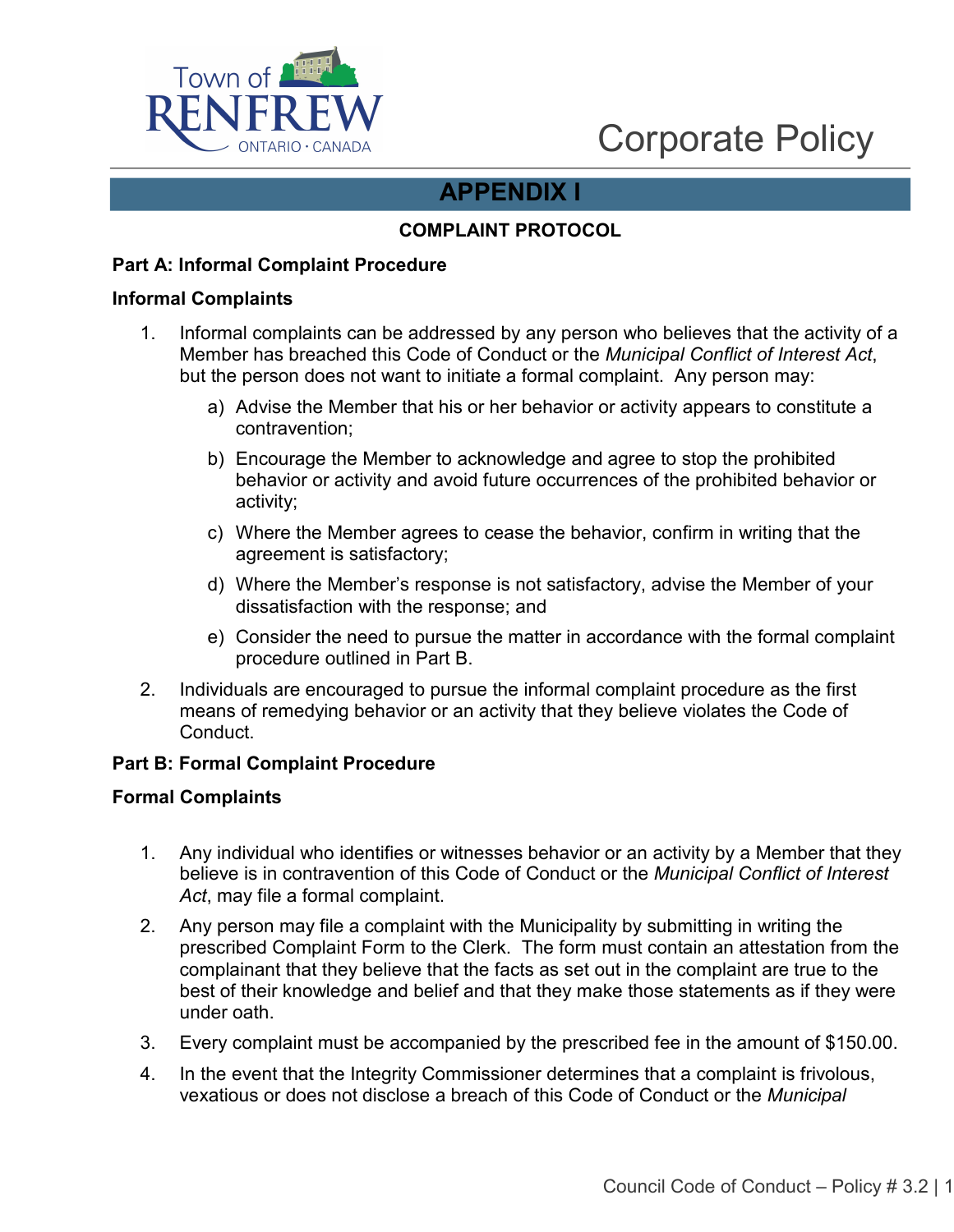

*Conflict of Interest Act,* at any point after the submission of the complaint, the complainant shall forfeit the fee. If the result of the complaint is a negotiated resolution or a finding that the Member breached this Code of Conduct or the *Municipal Conflict of Interest Act*, the fee shall be refunded in part, up to 50%, based on the recommendation of the Integrity Commissioner.

- 5. Every complaint shall include the following:
	- a) The complaint must set out reasonable and probable grounds for the allegation that the Member has contravened this Code of Conduct or the *Municipal Conflict of Interest Act*.
	- b) Any witnesses in support of the allegation must be identified in the complaint.
	- c) The Integrity Commissioner may request additional information from the complainant prior to making an assessment.
- 6. The complaint shall be filed with the Clerk, who shall forward the matter to the Integrity Commissioner. The Clerk shall also provide notice to Council by way of confidential internal communication that a complaint has been filed, but no details of the complaint shall be provided other than the fact of a complaint and whether it is a complaint under this Code of Conduct, the *Municipal Conflict of Interest Act* or other policy.
- 7. If the complaint is not, on its face, a complaint with respect to non-compliance with this Code of Conduct or the *Municipal Conflict of Interest Act* or the complaint is covered by other legislation or complaint procedure under another policy, the Integrity Commissioner shall refer the complaint to the appropriate entity for investigation, advise the complainant in writing, suspend the investigation until after the matter has been finally disposed of, and report the suspension of the investigation to Council.

#### **Refusal to Conduct Investigation**

8. If the Integrity Commissioner is of the opinion that the referral of a matter to him or her is frivolous, vexatious or not made in good faith, or that there are no grounds or insufficient grounds for an investigation, the Integrity Commissioner shall not conduct an investigation and, where this becomes apparent in the course of an investigation, shall terminate the investigation. The Integrity Commissioner shall communicate this position in writing to the complainant and the Member identified in the complaint.

### **Opportunities for Resolution**

9. Following receipt and review of a formal complaint, or at any time during the investigation, where the Integrity Commissioner believes that an opportunity to resolve the matter may be successfully pursued, and both the complainant and the Member agree, efforts may be pursued to achieve an informal resolution at the discretion of the Integrity Commissioner.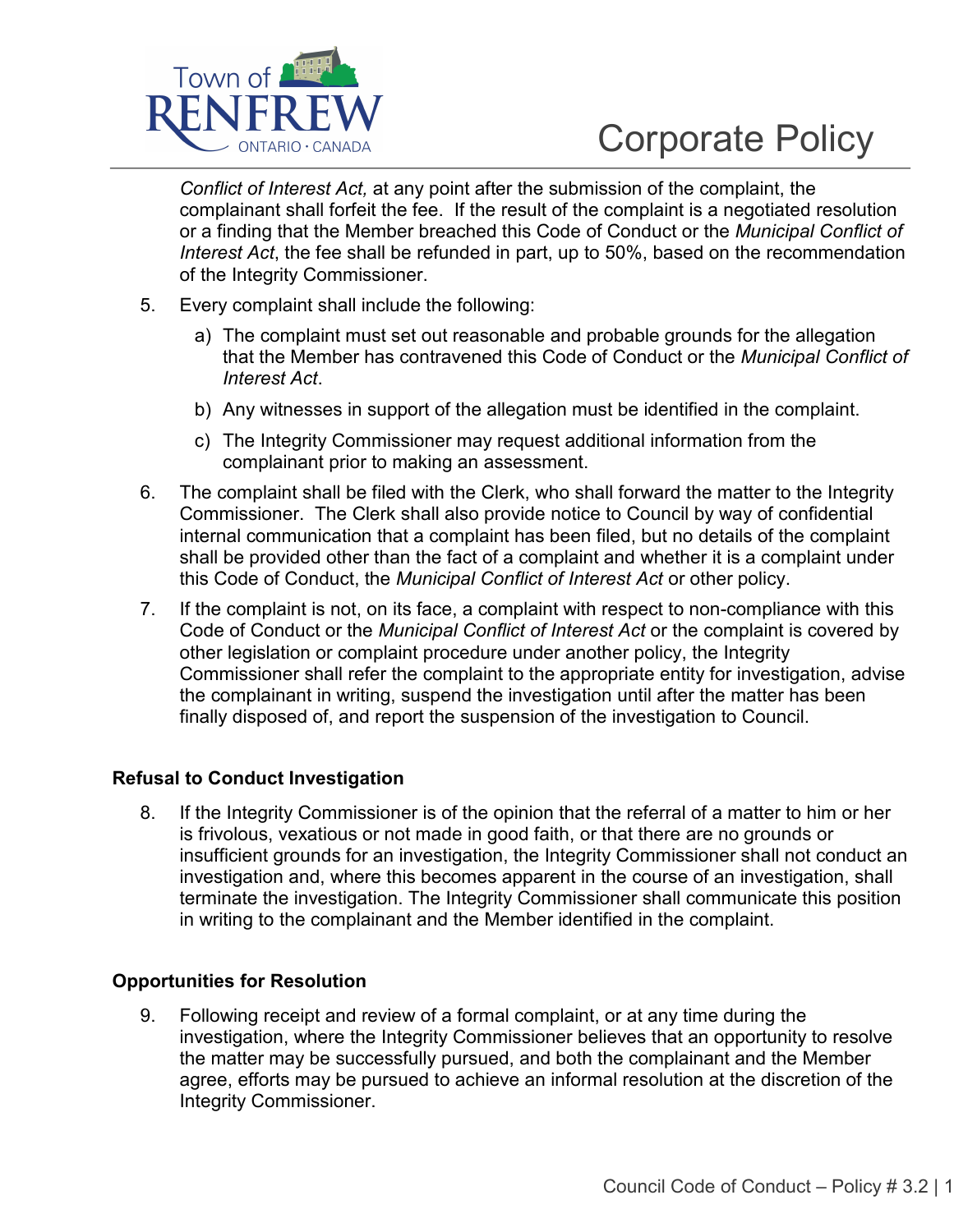

### **Investigation**

- 10. The Integrity Commissioner will proceed as follows, except where otherwise required by the *Public Inquiries Act*:
	- a) Provide the complaint and supporting material to the Member whose conduct is in question with a request that a written response to the allegation be provided within 10 business days.
	- b) Provide a copy of the response provided to the complainant with a request for a written reply within 10 business days.
	- c) If necessary, after reviewing the submitted materials, the Integrity Commissioner may speak to anyone, access and examine any other documents or electronic materials and may enter any Municipal work location relevant to the complaint for the purpose of investigation and potential resolution.
	- d) The Integrity Commissioner may make interim reports to Council where necessary and as required to address any instances of interference, obstruction, delay or retaliation encountered during the investigation.
	- e) The Integrity Commissioner shall retain all records related to the complaint and investigation.

#### **Timing of Complaints in Relation to Municipal Elections**

- 11. Complaints must be investigated and a report submitted to Council on or before Nomination Day in the year of a municipal election.
- 12. Investigations of complaints that are not completed as of Nomination Day in an election year shall be terminated on Nomination Day.
- 13. The complainant may re-commence the complaint within six (6) weeks of Voting Day by submitting a written request to the Integrity Commissioner, who shall, provided the request is received on or before six (6) weeks from Voting Day, recommence the investigation.
- 14. In addition, on or after Nomination Day in the year of a municipal election:
	- a) no complaint shall be filed;
	- b) the Integrity Commissioner shall not report to the Municipality about an ongoing investigation; and
	- c) the Municipality shall not consider whether to impose any penalty on a Member subsequent to an investigation.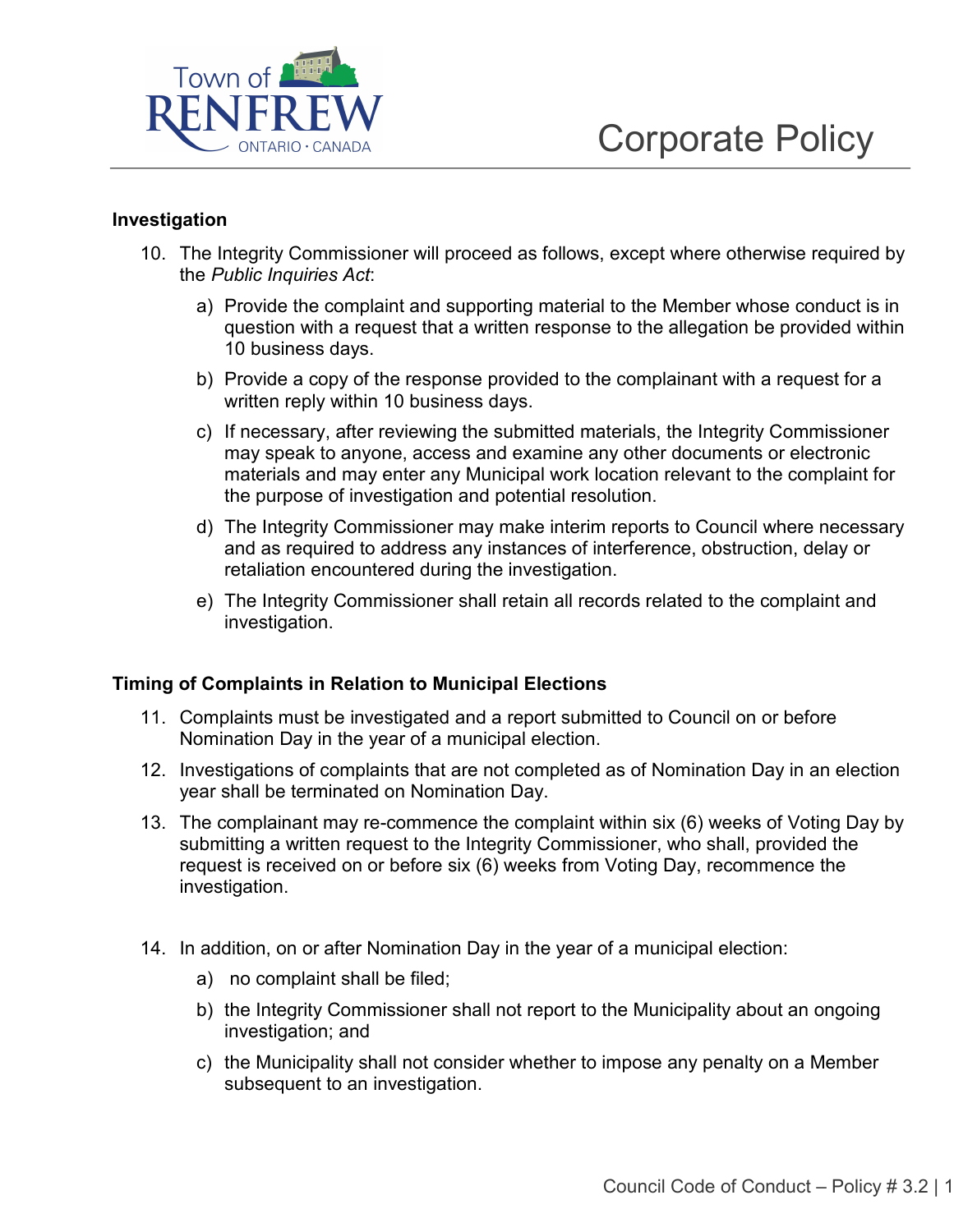

### **Complaints Under the Municipal Conflict of Interest Act**

- 15. After March 1, 2019, an elector as defined in section 1 of the *Municipal Conflict of Interest Act*, or a person demonstrably acting in the public interest, may submit a request to the Integrity Commissioner to conduct an investigation concerning an alleged contravention of section 5, 5.1 or 5.2 of the *Municipal Conflict of Interest Act* by filing with the Clerk a completed and signed complaint form and paying the prescribed fee of \$ 150.00.
- 16. No request may be submitted more than six (6) weeks after the complainant became aware of the alleged contravention.
- 17. A request for an investigation in an election year may only be submitted prior to Nomination Day or after Voting Day.
- 18. In the event that a complainant becomes aware of the alleged contravention within the period of time starting six (6) weeks before Nomination Day in an election year, the complainant may apply to the Integrity Commissioner within six (6) weeks after the day after Voting Day, provided that the complainant includes in their written request for an investigation a statutory declaration attesting to the fact that the complainant became aware of the contravention not more than six (6) weeks before Nomination Day.
- 19. The Integrity Commissioner has all the powers set out in the *Municipal Act* when undertaking an investigation under this section and shall follow the investigation process established in paragraph 10 above.
- 20. Where an investigation has not been completed before Nomination Day in an election year, the Integrity Commissioner shall terminate the investigation on that day.
- 21. An investigation terminated pursuant to paragraph 20 above shall not be recommenced unless the person who made the request, or the Member whose conduct is at issue, applies in writing to the Integrity Commissioner to re-commence the investigation after Voting Day.
- 22. The Integrity Commissioner shall complete the investigation within 120 days of receipt of the complaint, unless the investigation is terminated in accordance with paragraph 20 above.
- 23. The Integrity Commissioner may, after completing an investigation, apply to a judge in accordance with the *Municipal Conflict of Interest Act* for a determination under the Act. Prior to making an application to court, the Integrity Commissioner shall present to Council a request to make the application and allow Council to provide recommendations to the Integrity Commissioner as to whether such an application should be made. The Integrity Commissioner is not bound by the advice or recommendation of Council and shall refer the matter to a judge in his or her sole discretion.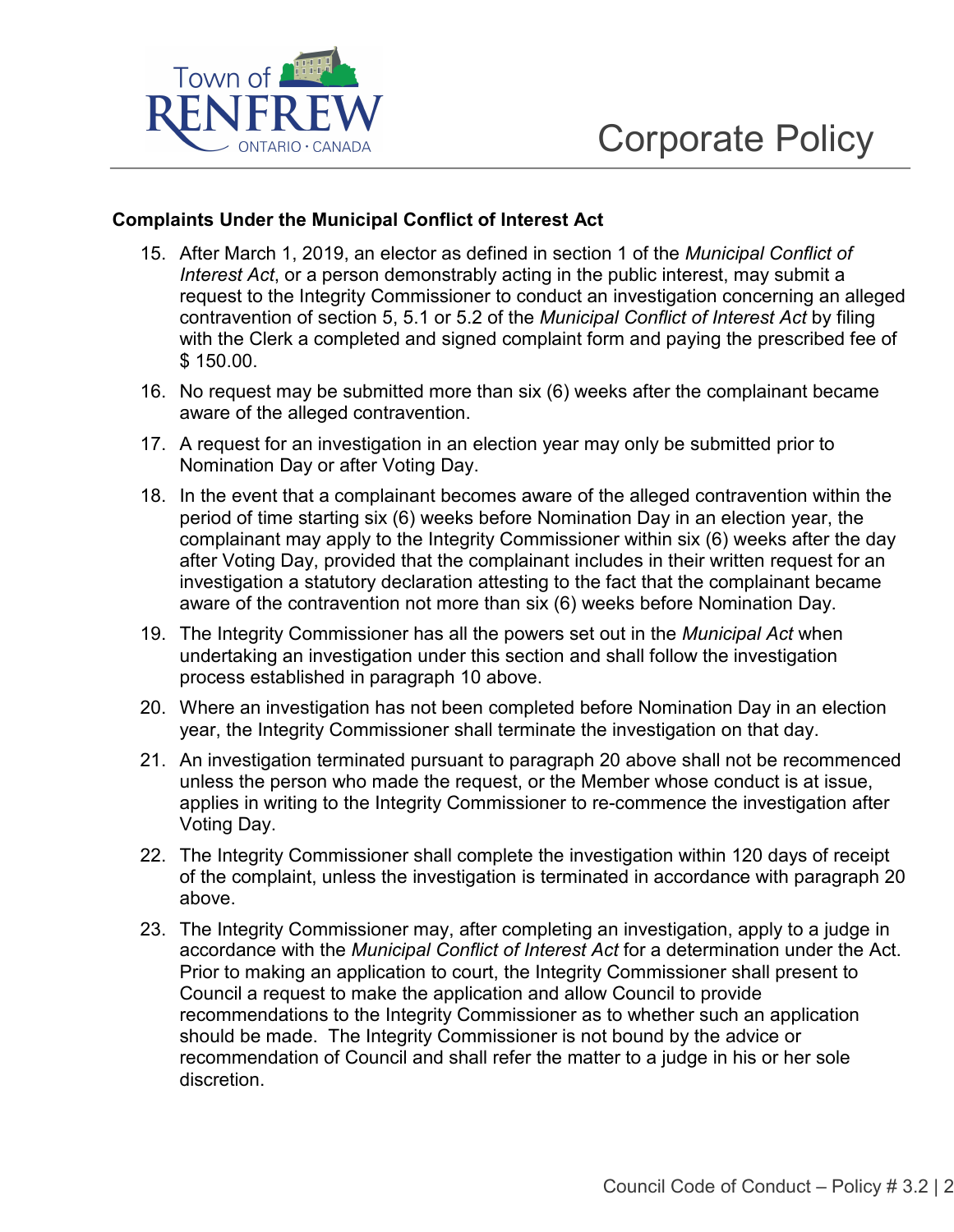

### **Recommendation Report**

- 24. The Integrity Commissioner shall report to the complainant and the Member generally no later than 90 days after the official receipt of the complaint (120 days in the case of a compliant under the *Municipal Conflict of Interest Act*). If the investigation process takes more than 90 (120) days, the Integrity Commissioner shall provide an interim report and must advise the parties of the date the report will be available.
- 25. After completing the investigation, the Integrity Commissioner shall prepare a report which shall make findings of fact and conclusions as to whether a breach of this Code of Conduct or the *Municipal Conflict of Interest Act* occurred, as the case may be, make recommendations to Council, and in the case of a *Municipal Conflict of Interest Act* investigation, make a determination as to whether or not the matter will be referred to the court, and include written reasons for the decision.
- 26. The report of the Integrity Commissioner shall be published by posting the report on the Municipal website and making a copy available to all Members of Council and the Members of the Board or Committee, as applicable.

#### **Member Not Blameworthy**

- 27. If the Integrity Commissioner determines that there has been no contravention of this Code of Conduct or the *Municipal Conflict of Interest Act,* or that a contravention occurred although the Member took all reasonable measures to prevent it, or that a contravention occurred that was trivial or committed through inadvertence or an error of judgment made in good faith, the Integrity Commissioner may so state in the report and may make appropriate recommendations.
- 28. Where a Member has sought and followed advice from the Integrity Commissioner and is subsequently the subject of a complaint, the Integrity Commissioner may refer to the earlier advice and, provided that the facts as set out in the earlier advice are still applicable, determine in a summary manner that there has been no breach of this Code of Conduct or the *Municipal Conflict of Interest Act.*

### **Public Disclosure**

- 29. The Integrity Commissioner and every person acting under his or her jurisdiction shall preserve confidentiality where appropriate and where this does not interfere with the course of any investigation, except as required by law and as required by this complaint protocol.
- 30. The Integrity Commissioner shall retain all records related to the complaint and investigation.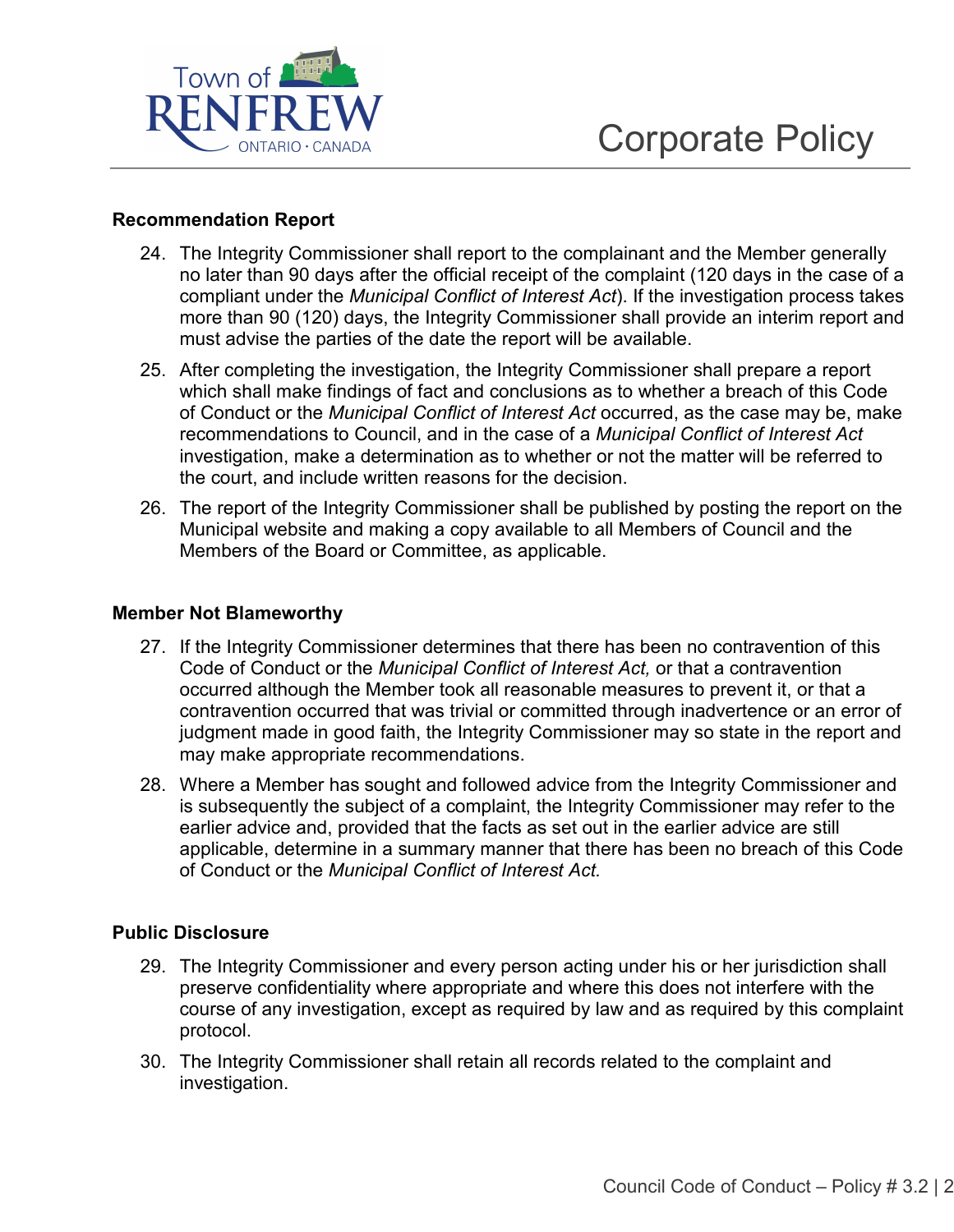

31. At the time of the Integrity Commissioner's report to Council, the identity of the person who submitted the complaint shall not be treated as confidential information if the Integrity Commissioner finds that it is necessary to disclose that person's identity.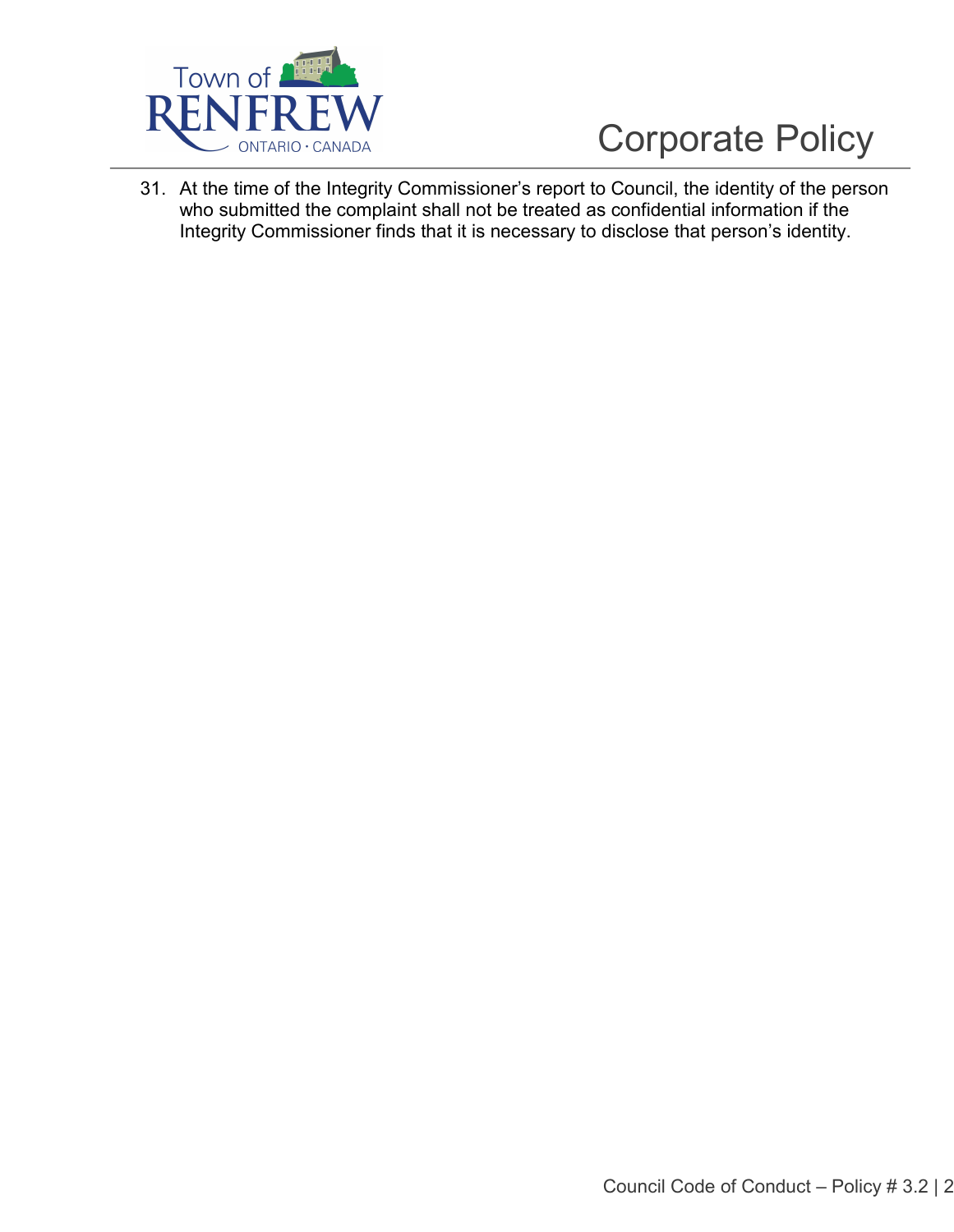



## **Appendix II**

## **Council Code of Conduct Corporate Policy Request for Investigation Form**

|                                                      | (house #, street name, P.O. Box #, city/town, province, postal code)                                  |                       |
|------------------------------------------------------|-------------------------------------------------------------------------------------------------------|-----------------------|
|                                                      |                                                                                                       |                       |
|                                                      |                                                                                                       |                       |
|                                                      |                                                                                                       |                       |
| Act, 2001.                                           | Commissioner for the Town of Renfrew to conduct an inquiry pursuant to section 223.5 of the Municipal |                       |
|                                                      | ,我们也不能在这里的人,我们也不能在这里的人,我们也不能在这里的人,我们也不能在这里的人,我们也不能在这里的人,我们也不能在这里的人,我们也不能在这里的人,我们                      |                       |
|                                                      |                                                                                                       |                       |
|                                                      |                                                                                                       |                       |
|                                                      | Persons (including witnesses) alleged to be involved in the contravention:                            |                       |
| Name:                                                | Home/Cell Phone:                                                                                      | <b>Email Address:</b> |
|                                                      |                                                                                                       |                       |
| <u> 2002 - Johann John Stone, mars et al. (2003)</u> | <u> 2002 - John Amerikaanse kommunister (</u>                                                         |                       |

Provide the particulars of the request for inquiry regarding the alleged contravention of the code of conduct from a member of Council on a separate sheet of paper and attach.

Every complaint must be accompanied by the prescribed fee in the amount of \$150.00. Complaints that do not have the fee included will not be submitted to the Integrity Commissioner.

*Please also attach copies of all documents relevant to the requested investigation.* 

Please deliver your request in person to: Kim Bulmer, Clerk Town of Renfrew 127 Raglan St. S. Renfrew, ON K7V 1P8

Signature of Requestor:  $Date: (yy/mm/dd)$ 

\_\_\_\_\_\_\_\_\_\_\_\_\_\_\_\_\_\_\_\_\_\_\_\_\_\_\_\_\_\_\_\_\_\_\_\_\_\_\_\_\_ \_\_\_\_\_\_\_\_\_\_\_\_\_\_\_\_\_\_\_\_\_\_\_\_\_\_\_\_\_\_\_\_

*This form is subject to change by the Clerk's Department.*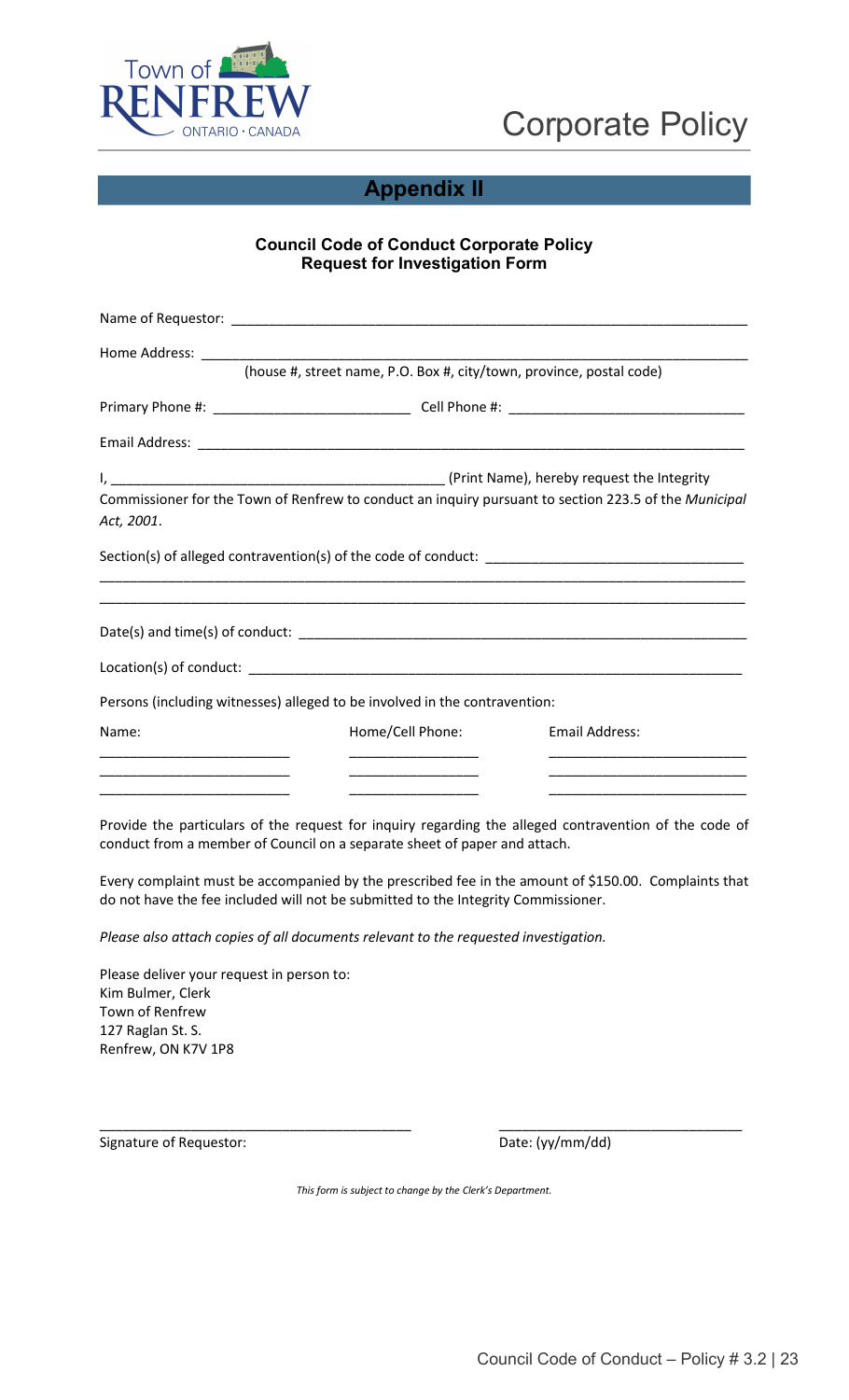

## **Appendix III**

### **Conflict of Interest Application for Inquiry Form/Affidavit Request for Investigation Form**

| Home Address:                                                                   |              |                                                                            |                                                                                                                                                                                                                      |
|---------------------------------------------------------------------------------|--------------|----------------------------------------------------------------------------|----------------------------------------------------------------------------------------------------------------------------------------------------------------------------------------------------------------------|
|                                                                                 |              |                                                                            | (house #, street name, P.O. Box #, city/town, province, postal code)                                                                                                                                                 |
|                                                                                 |              |                                                                            |                                                                                                                                                                                                                      |
|                                                                                 |              |                                                                            |                                                                                                                                                                                                                      |
|                                                                                 |              |                                                                            |                                                                                                                                                                                                                      |
|                                                                                 |              | (Print full Name)                                                          | , of<br>___________________________, in the Province of Ontario,                                                                                                                                                     |
|                                                                                 |              | (Municipal Address)                                                        |                                                                                                                                                                                                                      |
| Make an oath or affirm that: (Check all that apply)<br>application; or          |              | nomination day for the municipal election, and ending on voting day.       | $\Box$ I became aware of the alleged contravention(s) not more than six weeks prior to the date of this<br>$\Box$ I became aware of the alleged contravention(s) within the period of time starting six weeks before |
| this $\frac{1}{(day)}$ , of $\frac{1}{(month)}$ , $20$ (year)                   |              | Sworn (or affirmed) before me at the Town of Renfrew, Province of Ontario, |                                                                                                                                                                                                                      |
|                                                                                 |              |                                                                            |                                                                                                                                                                                                                      |
| Requester's Signature                                                           |              |                                                                            | Date                                                                                                                                                                                                                 |
| Print Commissioner's Name or Stamp                                              |              |                                                                            | Signature of Commissioner                                                                                                                                                                                            |
|                                                                                 |              |                                                                            | b hereby request the Integrity Commissioner                                                                                                                                                                          |
|                                                                                 | (Print Name) |                                                                            | for the Town of Renfrew to conduct an inquiry pursuant to section 223.41 of the Municipal Act, 2001. I<br>have reason to believe that the following members of Council/Committee/Board, (list names)                 |
| sections that apply)                                                            |              |                                                                            | contravened section(s) 5, 5.1 and/or 5.2 of the Municipal Conflict of Interest Act. (place an "X"next to                                                                                                             |
| Section 5.1 - written statement re disclosure<br>$\Box$ Section 5.2 - influence |              | $\Box$ Section 5 – when present at meeting at which matter considered      |                                                                                                                                                                                                                      |
|                                                                                 |              |                                                                            | Date(s) and time(s) of conduct: $\Box$                                                                                                                                                                               |
|                                                                                 |              |                                                                            |                                                                                                                                                                                                                      |
|                                                                                 |              | Persons (including witnesses) alleged to be involved in the contravention: |                                                                                                                                                                                                                      |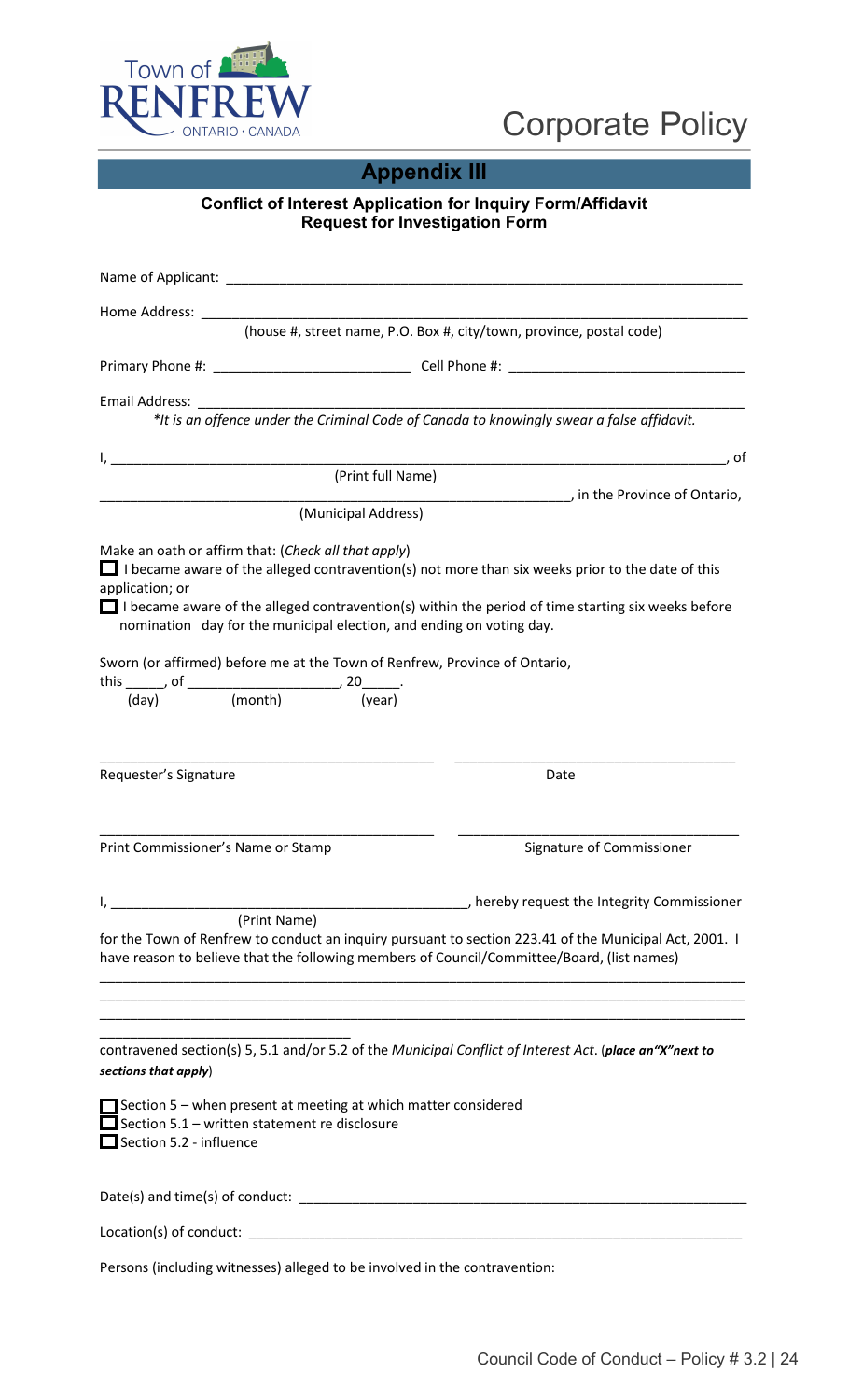

| Name: | Home/Cell Phone: | Email Address: |
|-------|------------------|----------------|
|       |                  |                |
|       |                  |                |
|       |                  |                |

Provide the particulars of the application for inquiry regarding the alleged contravention by a member of Council/Committee/Board on a separate sheet of paper and attach.

*Please also attach copies of all documents relevant to the requested investigation.* 

*Every complaint must be accompanied by the prescribed fee in the amount of \$150.00. Complaints that do not have the fee included will not be submitted to the Integrity Commissioner.* 

Please deliver your request in person to: Kim Bulmer, Clerk Town of Renfrew 127 Raglan St. S. Renfrew, ON K7V 1P8

I swear/affirm that the information contained within this Conflict of Interest Application for Inquiry Form is true to the best of my knowledge.

Sworn (or affirmed) before me at the Town of Renfrew, Province of Ontario,

| this  |         |        |
|-------|---------|--------|
| (day) | (month) | (year) |

Signature of Applicant: Signature of Applicant: Date: (yy/mm/dd)

\_\_\_\_\_\_\_\_\_\_\_\_\_\_\_\_\_\_\_\_\_\_\_\_\_\_\_\_\_\_\_\_\_\_\_\_\_\_\_\_\_ \_\_\_\_\_\_\_\_\_\_\_\_\_\_\_\_\_\_\_\_\_\_\_\_\_\_\_\_\_\_\_\_

Print Commissioner's Name or Stamp Signature of Commissioner

*This form is subject to change by the Clerk's Department.*

\_\_\_\_\_\_\_\_\_\_\_\_\_\_\_\_\_\_\_\_\_\_\_\_\_\_\_\_\_\_\_\_\_\_\_\_\_\_\_\_\_\_\_\_ \_\_\_\_\_\_\_\_\_\_\_\_\_\_\_\_\_\_\_\_\_\_\_\_\_\_\_\_\_\_\_\_\_\_\_\_\_